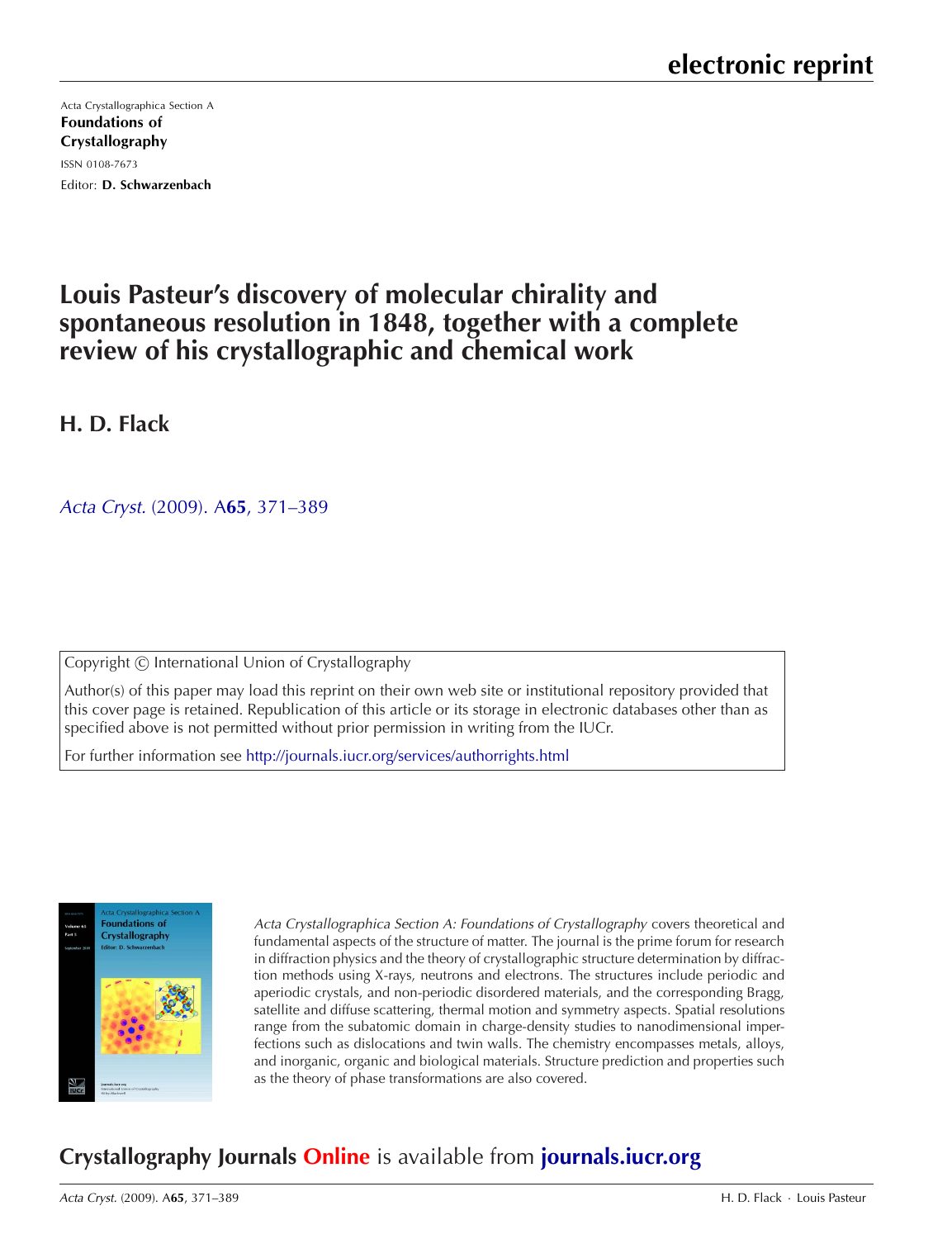Acta Crystallographica Section A Foundations of Crystallography

ISSN 0108-7673

Received 21 April 2009 Accepted 23 June 2009

## Louis Pasteur's discovery of molecular chirality and spontaneous resolution in 1848, together with a complete review of his crystallographic and chemical work

## H. D. Flack

Faculté des sciences, University of Geneva, Switzerland. Correspondence e-mail: crystal@flack.ch

Pasteur's chemical and crystallographic work is described. The article commences with a brief overview of related science (chemical structure, crystallography, optical activity) before and after 1848, the year of the discovery of molecular chirality and spontaneous resolution. Concerning this discovery, three separate and varying reports are described. These are: (i) the publications in the scientific literature, (ii) the early (auto)biographies and (iii) Pasteur's handwritten laboratory notebooks. The three versions give differing views on the topic. Subsequently all of Pasteur's crystallographic and chemical work is passed in review, a topic very rarely broached. Pasteur's view in later life on this part of his work is examined. The article concludes with a discussion of the term dissymmetry used by Pasteur.

 $\odot$  2009 International Union of Crystallography Printed in Singapore – all rights reserved

#### 1. Introduction

Twenty-six years old and having recently obtained his PhD in chemistry and physics, in 1848 Louis Pasteur discovered spontaneous resolution in the crystallization of racemic sodium ammonium tartrate tetrahydrate from aqueous solution. This discovery was rapidly recognized as of the utmost importance to molecular chemistry. The present article places Pasteur's discovery in the context of then contemporary chemical, crystallographic and physical knowledge, known or unknown to Pasteur. Moreover, we present a review of all of Pasteur's further chemical and crystallographic work taking place over a period of some ten years. We shall also see how Pasteur viewed his own early work in the middle and near the end of his life. Fig. 1 shows a portrait of Pasteur in 1845 when he was a student at the Ecole Normale.

Pasteur rose to the status of a national hero during his lifetime. However, perhaps surprisingly, Geison (1995), a historian who has made a detailed study of Pasteur's life and work, is able to state: 'His contributions to basic science were extensive and very significant, but less revolutionary than his reputation suggests. Pasteur's most profound and most original contributions to science [i.e. these are the ones in the field of molecular chirality and crystallography] are also the least famous, and they came at the very outset of his career.' Bernal (1953), a crystallographer, concurs '... his first and in some ways his greatest scientific discovery'. It is our own intention to emphasize the real genius and inventiveness of Pasteur's work even if his interpretation of some results is in error due to a lack of suitable experimental and theoretical tools.

The present paper is written using modern chemical and crystallographic terminology and nomenclature. In his crystallographic work Pasteur made many observations of crystal morphology, i.e. the external shape of a crystal, which enabled him to determine whether this shape was chiral (i.e. the idealized macroscopic crystal was non-superposable on its mirror image) or achiral (i.e. the idealized macroscopic crystal was superposable on its mirror image). Crystal morphology is but one of many physical properties of a crystal and it is essential in this paper [as in previous ones, see Flack (2003)] to be clear which crystalline property is being described as chiral or achiral. Consequently we use expressions such as *crystal of* chiral morphology, crystal of achiral morphology, chiral crystal structure and achiral crystal structure. Of course, Pasteur had no direct way of observing molecular or crystal structure and had to proceed by deduction and supposition.

In his work Pasteur frequently used salts of the following carboxylic acids: tartaric, aspartic, malic, succinic and formic acids. Their chemical formulae are presented in Fig. 2. The stereochemical configuration of a carbon atom acting as a chiral centre (an asymmetric carbon atom in van't Hoff's nomenclature) is indicated using the Cahn–Ingold– Prelog (CIP) nomenclature (Cahn et al., 1956, 1966a,b). The  $(2R)$  in  $(2R)$ -malic acid indicates both that carbon atom No. 2 of that molecule has the  $R$  configuration and that the bulk compound is enantiomerically pure. rac-Malic acid indicates that the bulk compound is a racemate composed of equimolecular proportions of  $(2R)$ -malic acid and  $(2S)$ -malic acid.

The first part of this article was written as the basis of a lecture given to the Société chimique de Genève by H. D.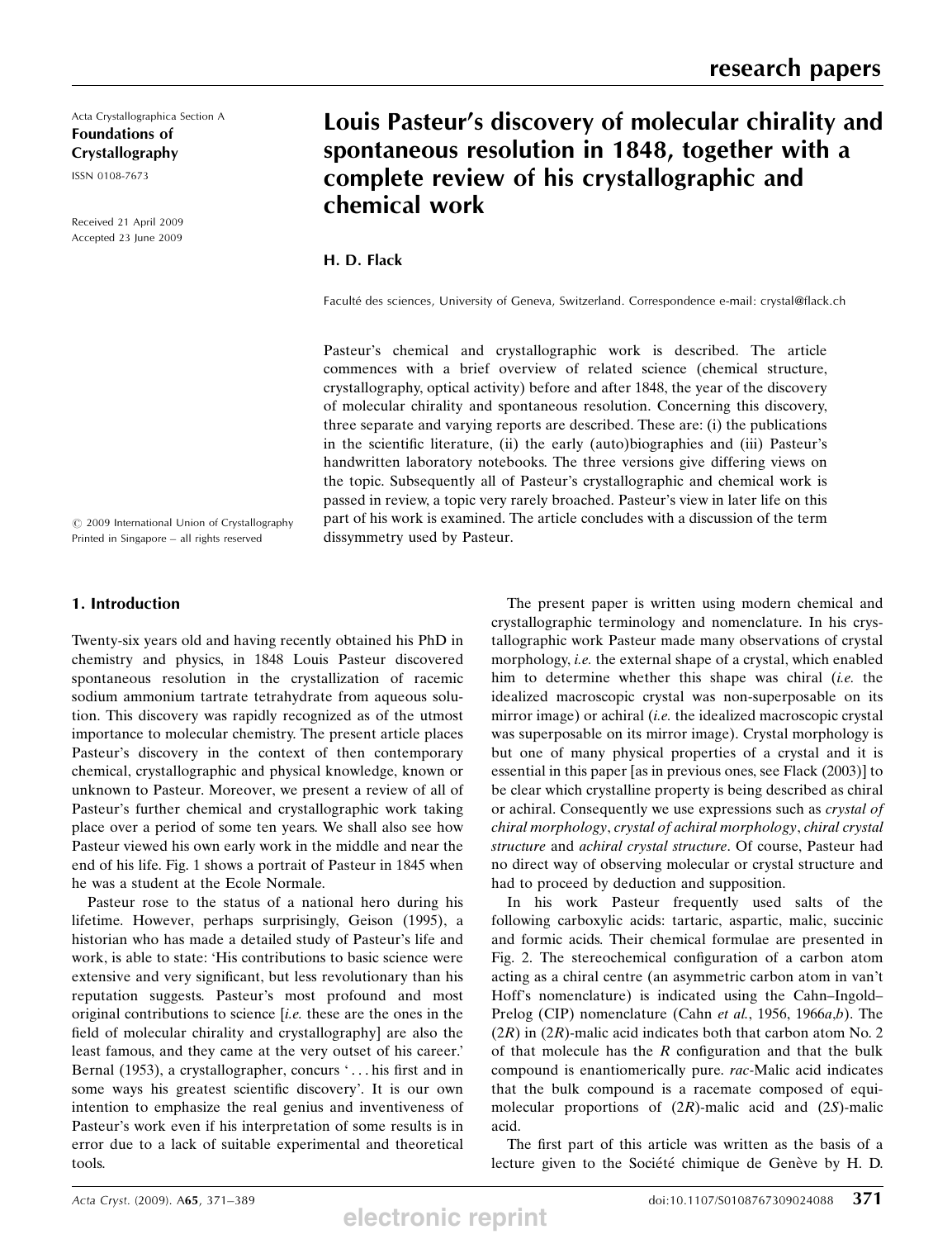Flack on his retirement. The date of the lecture corresponded closely with the 160th anniversary of the submission on 9 October 1848 of Pasteur's full paper on the discovery of spontaneous resolution. The topic seemed appropriate in view of Flack's interests in absolute-structure and absoluteconfiguration determination by X-ray crystallography. On researching the copious historical literature on Pasteur, it was apparent that no full account of Pasteur's chemical and crystallographic work was available. Moreover, the summary published accounts were generally written by historians using outdated terminology. Our detailed account of this part of Pasteur's work should thus serve for future generations as a source of well documented and critically analysed information.

## 2. Related science before and after 1848

An excellent review of this topic as related to Pasteur's work is to be found in Mauskopf's (1976) article on Crystals and Compounds; Molecular structure and composition in Nineteenth-century French Science. Another source is Kottler



#### Figure 1

Portrait of Pasteur around 1845 as a student at the Ecole normale supérieure. Lead pencil drawing signed Charles Lebayle, courtesy of l'Institut Pasteur, Paris.

(1978). We only give a very bare outline in the following sections.

#### 2.1. Chemical structure pre-1848

It is most important to bear in mind that at the time of Pasteur's discovery of spontaneous resolution it was generally accepted that compounds had a stoichiometric composition of chemical elements but next to nothing was known concerning valency, bonding, rigidity, connectivity and stereochemistry of molecules and solids. In particular, there was little notion of geometric or stereochemical shape of molecules; in effect molecules were virtually structureless. The atomic theory of matter was already in existence but in 1848 was not accepted by a vast majority of the chemical community. The prevalent ideas of the structure of molecules in crystals followed the school of Ampère (1814), who viewed molecules as classical convex regular polyhedra, thus allowing notions of composition and structure to be combined. Mauskopf (1976) states that at best this tradition of the Ampère school had been carried on by a small group of rather speculatively inclined scientists, none of whom positively influenced many of their contemporaries with their specific models and speculations. Although the existence of compounds of the same composition but with different chemical and physical properties was known (*i.e.* isomers), there was no theory available to explain their existence.

## 2.2. Crystallography pre-1848

The prime medium available for the description of the shape of chemical compounds came from the study of crystals based on Haüy's theory (Haüy, 1809). This states that external shape represents the internal shape of the repeating unit. Hauv developed his theory working from the idea that repeated cleaving of any crystal will lead to the basic nucleus or molécule intégrante. He developed such fundamental notions of crystallography as the unit cell, the periodic lattice and



#### Figure 2

Chemical schema of tartaric, aspartic, malic, succinic and formic acids. Tartaric acid has two chiral centres; aspartic and malic acids each have one chiral centre; succinic and formic acids each have no chiral centres and consequently are achiral. In all cases the chiral centres are on C atoms.

**electronic reprint**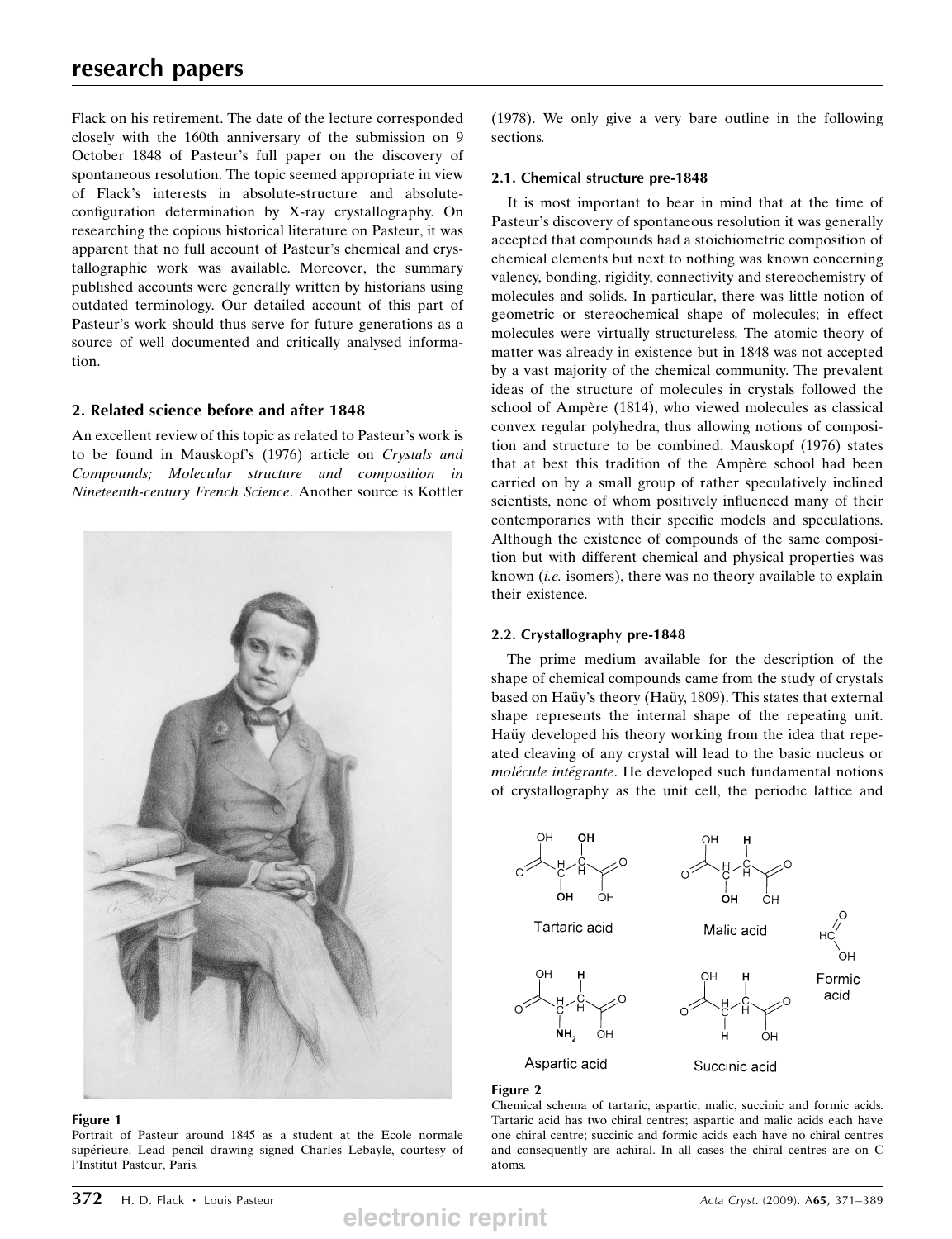symmetry. Haüy's notion of symmetry was rudimentary and limited the crystal morphology and crystal structure to one of seven crystal classes (systems) characteristic of the crystal lattice. In this way, all crystals (the morphology and the structure) should belong to one of these symmetries and be achiral. Delafosse (1843) in particular had worked on crystals which broke this rule by having minor crystal faces not repeated by Haüy's symmetry. The morphology of such a crystal could be either chiral or achiral. Many crystals of quartz  $(SiO<sub>2</sub>)$  obey Haüy's symmetry rule, but Haüy himself had observed in 1815 that a few crystals possess small subsidiary faces showing the morphology and the structure of the crystal to be chiral. These faces can be seen in Prelog's (1976) photograph, reproduced in Fig. 3, of a pair of large leftand right-handed quartz crystals in which the minor faces are very prominent indeed.

The first link between chemical composition and crystal structure was due to Mitscherlich (1819) in his law of isomorphism. In essence Mitscherlich had observed that in series of salts (phosphates, arsenates and sulfates), compounds of similar composition have similar crystal morphology, cell dimensions and symmetry, and were also capable of forming mixed crystals (solid solutions). This forced the structureless view of the unit-cell contents of a crystal to be brought into question.

Miller's system of indexing crystal faces (Miller, 1839) was adopted and introduced into France by de Senarmont (Pasteur, 1857c). Pasteur (1853a) is the first publication in which he uses Miller indices.

## 2.3. Optical activity pre-1848

Arago (1811) observed colours in plane-polarized light transmitted through a quartz crystal and the following year Biot  $(1812-1814a,b)$  established that the effect was due to the rotation of the plane of polarized light. It is the optical rotation along the principal symmetry axis of quartz that can readily be measured and some quartz crystals turn the plane of polarized light to the right (dextrorotatory) and others to the left (laevorotatory), although the absolute values of the rotation normalized for the thickness of the specimen are the



#### Figure 3

L- and D-Quartz crystals showing fully developed minor faces. Reproduced with permission from Prelog (1976). Copyright The Nobel Foundation.

same. Later on Biot (1815) observed optical activity in certain natural organic compounds in solution or liquid. It was deduced that optical activity resided in individual molecules, even when randomly oriented, unlike quartz, where the optical activity is a property of the crystal structure and disappears in the melt or solution. A further major advance came from Fresnel's (1824) discovery of circularly polarized light, which explains the optical-rotation effect as being due to different refractive indices for the left- and right-polarized light. Fresnel (1824) went even further by postulating the nature of the difference between the left and right refractive indices as being due to structural effects. For example, he explicitly hypothesized an (enantiomerically pure) helicoidal arrangement of molecules in a medium and its different interaction with left- and right-circularly polarized light. He stated that the interaction of a right-handed helicoidal arrangement of molecules with right-circularly polarized light is both inverse to that of a left-handed helicoidal arrangement of molecules with left-circularly polarized light and different to that of a right-handed helicoidal arrangement of molecules with left-circularly polarized light. Fresnel had thus identified a structural basis for optical activity. Biot (1835) undertook optical-activity measurements on crystals of organic molecules (i.e. sucrose) but had failed to observe it because of the birefringence.

So far we have described the effects of crystal morphology and optical rotation separately. The key link between the two was established by Herschel (1822) on studying quartz crystals. Herschel found that right-handed quartz crystals, as judged by their morphology, are dextrorotatory and left-handed quartz crystals are laevorotatory. A clear link between the chirality of the structure and the sense of optical rotation was thus established.

The results of a key experiment designed to demonstrate the intimate connection between electromagnetism and light was described by Faraday (1846). In this experiment Faraday observed optical activity in an otherwise inactive sample of lead borate glass subjected to a magnetic field parallel to the direction of propagation of the plane-polarized light. Faraday's experiment was a source of considerable confusion (not to Faraday, of course) by way of which the optical rotation due to the magnetic field was confused with that due to the chirality of the sample. In fact, a simple experiment demonstrates the difference between the two effects if one considers allowing the beam of light to traverse the sample twice, once in the forward direction and once in the reverse direction. For the chiral sample the resultant optical rotation is zero whereas for the Faraday rotation the optical rotation is doubled. In short, the physical nature and the symmetry properties of the chiral and the magnetic rotation are entirely different. Pasteur makes no reference to Faraday's publication in his scientific works.

## 2.4. Chemical structure and related work post-1848

In reading the current text it may be difficult for the reader to have a clear view of those facts and theories which were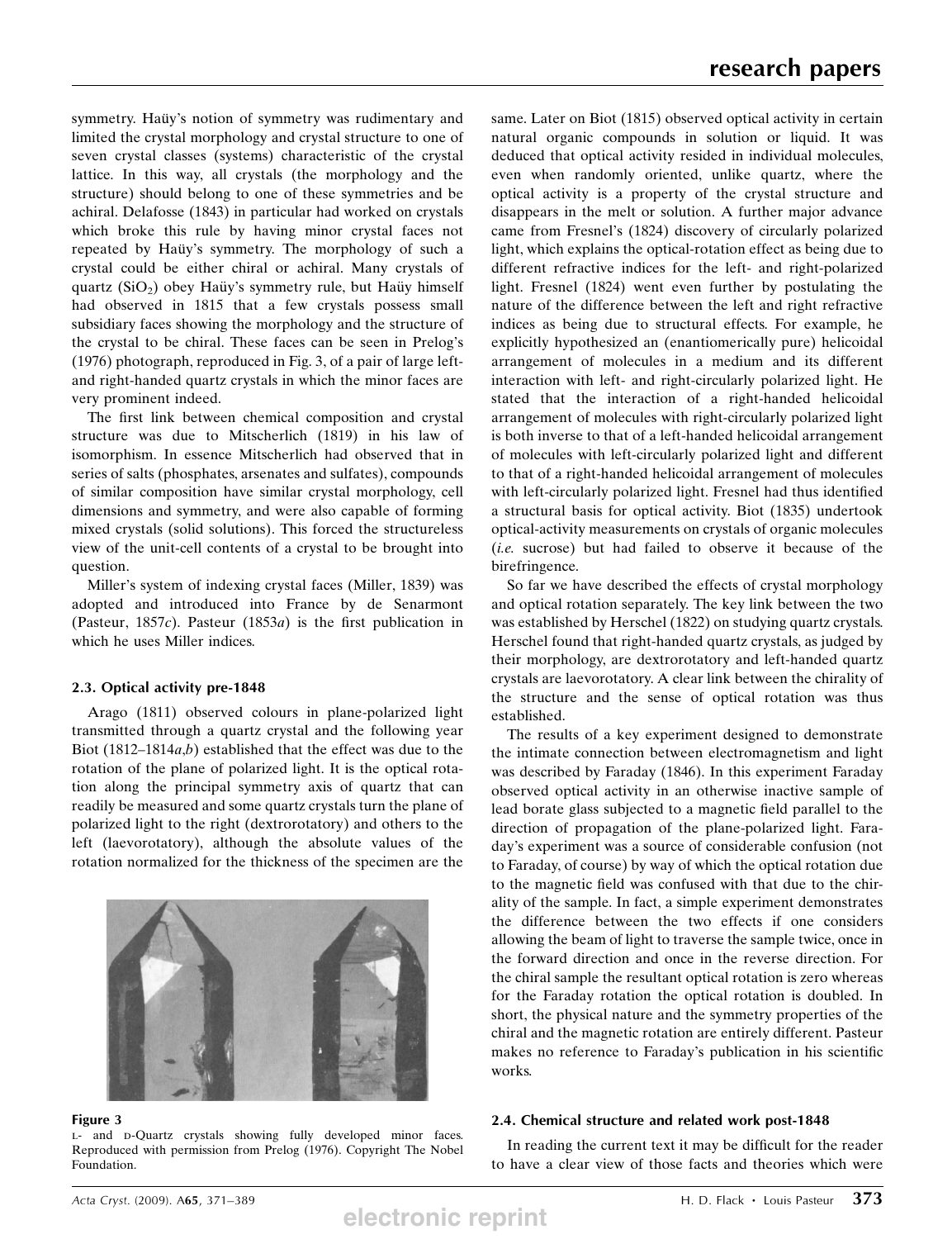unknown at the time of the discoveries described. In an attempt to avoid such misunderstandings, we briefly mention relevant work which was unknown in 1848 and point out that, as discussed in §6, none of these advances was stimulated by Pasteur's discoveries of 1848.

There was considerable activity in the 1850s and 1860s by many chemists leading to the discovery of valence, in particular the tetravalence of carbon, to the two-dimensional topological schema of molecules still used today, and to the specification of atomic masses. A key discovery occurred with the publication of the Le Bel (1874) and van't Hoff (1874) concept of the asymmetrical tetrahedral carbon atom. The latter concept took a long time to be accepted by the chemical community. The ground-breaking work of Bravais (1849) on crystal classes and lattices is not cited in any of Pasteur's publications. The binary phase diagrams of enantiomeric mixtures were treated by Roozeboom (1899). The term chirality was coined by Lord Kelvin [see Mislow (1999) and Bentley (2009)]. Bragg (1913) published the first crystalstructure determination by X-ray diffraction.

## 3. The discovery of molecular chirality and spontaneous resolution in 1848

There are several sources of information concerning the discovery of molecular chirality and spontaneous resolution. Each serves a particular purpose and contains its own version of the events. The first report is contained in the published scientific papers (Pasteur,  $1848f,g$ ), whose conventional style of content is familiar to a scientist. Carefully selected experimental observations are arranged in an order to make the results clear, plausible and comprehensible. The second reports come from the (auto)biographies written during or shortly after Pasteur's lifetime. To a large extent these reports are designed to build or maintain a favourable public image of the man and his work, for the purposes of personal ambition, fund raising and prestige for the family, research, collaborators and the nation. The third and final reports are based on Pasteur's laboratory notes. They were studied to date by historians primarily in an effort to gain better insight into the process of scientific discovery.

We commence, however, with some scientific background specific to the discovery of spontaneous resolution. This was made using various salts of the tartrate anion and the free acid. Tartaric acid may be made from its most common salt, potassium hydrogen (2R,3R)-tartrate, called tartar, a compound naturally occurring in grapes and wine. A second form of tartaric acid (in fact it is now known to be rac-tartaric acid) was obtained from crude tartar around 1819 by P. Kestner, a French manufacturer from Thann, Alsace (Pasteur, 1853b). Gay-Lussac (1778–1850) coined the term racemic acid (acide racémique) from the Latin racemus for a bunch of grapes and demonstrated that it had the same chemical composition as  $(2R,3R)$ -tartaric acid. This was confirmed by Berzelius (1779–1848), who defined the two forms of tartaric acid as being isomers. In 1832 Biot found that (2R,3R)-tartaric

acid in aqueous solution was optically active and in 1838 that rac-tartaric acid was inactive.

de la Provostaye (1841) had undertaken a very thorough study of the crystallography of the salts and acids of both the  $(2R,3R)$ - and rac-tartrates. In a short note to the Académie des sciences communicated by Biot (1844), Mitscherlich exposed the enigma of the topic, as follows in translation by the present author with added explanatory words in italics and parentheses: 'The double salt of sodium and ammonium paratartrate (racemate) and the tartrate (enantiomerically pure) have the same chemical composition, the same crystalline form with the same angles, the same density, the same double refraction and as a consequence the same angles between the optic axes. In aqueous solution, their indices of refraction are the same. But in aqueous solution, the tartrate (enantiomerically pure) turns the plane of polarized light whereas the paratartrate (racemate) is optically inactive, as Mr Biot found in a whole series of these two types of salt; but here the type and the number of the atoms, their arrangement and their distances are the same for the two bodies being compared.'

A major influence in Pasteur's early work was the now obscure French chemist Auguste Laurent (1807–1853) who worked at the Ecole Normale from late 1846 to April 1847. Laurent was interested in the crystallographic phenomena of isomorphism (different chemical compounds with similar crystal structures) and dimorphism (one chemical compound with two different crystal structures). Laurent's (and others') observations of dimorphism (and polymorphism) were in contradiction with Haüy's view of the molécule integrante of fixed shape in which the external shape of the crystal maps to the shape of the building unit. Dimorphism implies that the latter may have different shapes. Moreover, Laurent's notion of what constituted similarity of crystal structure in isomorphism was wider than that previously accepted. He allowed the isomorphic structures to belong to different crystal systems if the unit-cell dimensions were very similar. Furthermore, in Laurent's approach the chemical composition of isomorphic crystals was not necessarily identical. It allowed for the effect of molecules of solvent (water) and for the effects of protonation and deprotonation. In such an approach the building units were very similar but not identical. It is thus natural in this context that experimenters had to be very attentive to minor changes in crystal morphology. Owing to Laurent's influence, Pasteur's early (1846–1848) scientific work comprised synthetic inorganic chemistry (Pasteur, 1847a), studies of isomorphism and dimorphism in crystals of various compounds (Pasteur 1847a, 1848a, $b, c, d, e$ ), studies of optical rotation in liquids including various tartrates in solution (Pasteur, 1847b) and the interrelation of isomorphism and optical activity (Pasteur, 1847b).

## 3.1. Pasteur's published scientific report

The discovery was presented orally to the Académie des sciences on 22 May 1848 (Pasteur, 1848f). As was common at the time, the oral presentation allowed the orator freedom to express his views on the matter and contained little detailed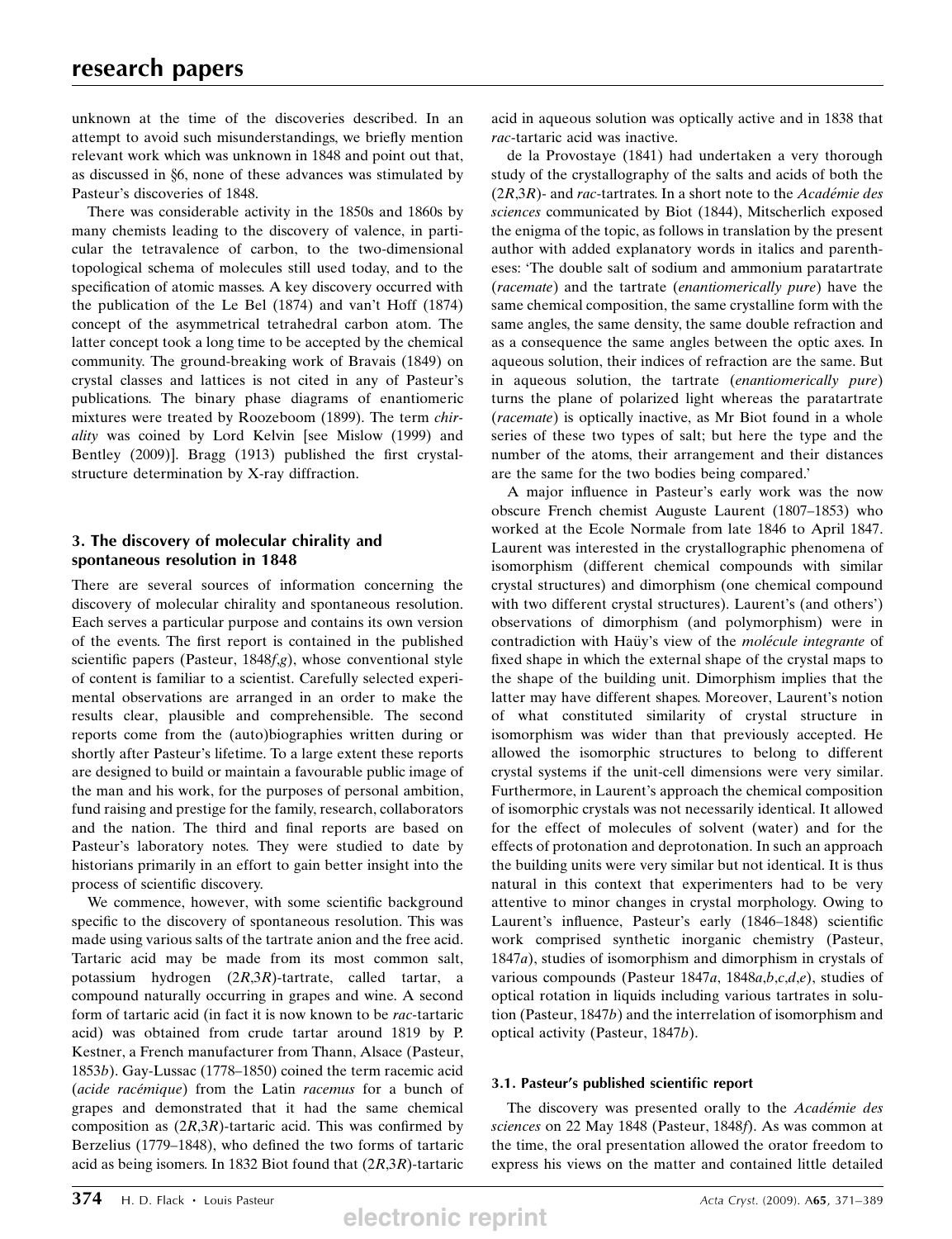information. Most fortunately for this discovery Pasteur prepared a full paper on his work which was received by the Academy on 9 October 1848 and published in Annales de Chimie et de Physique (Pasteur, 1848g).

Pasteur first described the study of the crystals of 13 compounds (salts and acid) of  $(2R,3R)$ -tartrates. In many cases (see \$4.1 for exceptions) he observed minor faces that had been overlooked by de la Provostaye and Mitscherlich. These are just those faces that show that the morphology and structure of the crystals are chiral. Moreover, by arranging the crystals according to a common morphological criterion, the minor faces are all turned to the right. Pasteur deduced that the chirality of the molecules and their arrangement were all the same. So all of the crystals are right-handed and in aqueous solution they are all, with one exception, dextrorotatory. A clear connection between the enantiopurity of the molécules integrantes, as signalled by all the crystals being of the same chirality, and the constant sign of the optical rotation had been established. Pasteur then described the study of six compounds of rac-tartrate salts. It was reasonable to expect that the crystals would be achiral. For three racemates the crystals were so bad that he could not determine whether their morphologies were chiral or achiral. For just one racemate the morphology of the crystals was clearly achiral. However, for sodium ammonium and sodium potassium rac-tartrate the crystals showed minor faces clearly indicating that their morphology and structure were chiral. Pasteur's keen sense of observation and preparation made him carefully arrange the crystals to discover that one half of them were right-handed and the other half were left-handed. Taken into aqueous solution the right-handed crystals were dextrorotatory (exactly like the natural product from wine) and the lefthanded crystals were laevorotatory, both with the same absolute value of the specific rotation.

Nowadays we say that sodium ammonium and sodium potassium rac-tartrates crystallize as racemic conglomerates (i.e. an equimolar mechanical mixture of crystals, each one of



#### Figure 4

Pasteur's own cork models of a pair of crystals of sodium ammonium  $(2R,3R)$ -tartrate and sodium ammonium  $(2S,3S)$ -tartrate. In real crystals of these compounds, observation of the minor faces is more difficult than in the cork models. Courtesy of l'Institut Pasteur, Paris.

which contains only one of the two enantiomers present in a racemate; Moss, 1996a,b) whereas the other salts and the free acid of rac-tartrate crystallize as racemic compounds (i.e. a crystalline racemate in which the two enantiomers are present in equal amounts in a well defined arrangement within the lattice of a homogeneous crystalline addition compound; Moss, 1996*a,b*). Fig. 4 shows Pasteur's own cork models of a pair of crystals of sodium ammonium (2R,3R)-tartrate and sodium ammonium (2S,3S)-tartrate. In the real crystals, observation of the minor faces is more difficult than in the models.

Pasteur  $(1848f,g)$  made several deductions and claims (all correct) as a result of the experiments he described. Firstly, he had unequivocally established the existence of molecular chirality. Secondly, he was the first person to be able to explain one particular form of isomerism. The  $(2R,3R)$ - and  $(2S,3S)$ tartrates are isometric and related one to another as nonsuperposable mirror images. Of course, at this stage he had neither any stereochemical theory of the chirality of these molecules nor any theory to explain the formation of a racemic conglomerate by spontaneous resolution. Thirdly, he had made a synthesis of chemical, physical (optical) and crystallographic evidence. By chance he had stumbled on the perfect system to study.

## 3.2. Early (auto)biographical reports

The main source of the information for this section is Pasteur's first biography (Vallery-Radot, 1922), which was authored anonymously and distributed by his son-in-law René during Pasteur's lifetime. It is generally recognized to have been produced under Pasteur's control (Gal, 2008b; Geison, 1995) and may to some extent be considered autobiographical. Some reminiscences are also to be found in Pasteur's (1860) lectures to the Chemical Society in Paris. In the opening paragraph of  $\S3$ , we have already noted that such reports are not purely scientific in nature. For example, the fact that the date (22 May) of the first oral presentation of the discovery of spontaneous resolution has been reported erroneously in many works as being 15 May is perhaps associated with the contemporaneous death of Pasteur's mother on 21 May. This has been discussed in detail by Gal (2008b).

The story goes that Pasteur had seen Mitscherlich's note on the enantiomerically pure and racemic sodium ammonium tartrate (Biot, 1844) and had pondered it deeply. It did not seem to make sense. One would hardly expect two compounds with different properties to have the same crystal structure. At that time he was an undergraduate student and had no time to follow up this enigma, but he had talked about it with his friend Chappuis during their walks around the garden of the Luxembourg palace and he was able to recite Mitscherlich's note by heart (Vallery-Radot, 1922). With his Dr ès sciences theses finished, Pasteur became agrégé préparateur at the Ecole Normale and was free to follow up the work on the tartrates. The story continues, presenting the work as following the same logical development as used in Pasteur  $(1848f,g)$  and in §3.1. It is said that on making the major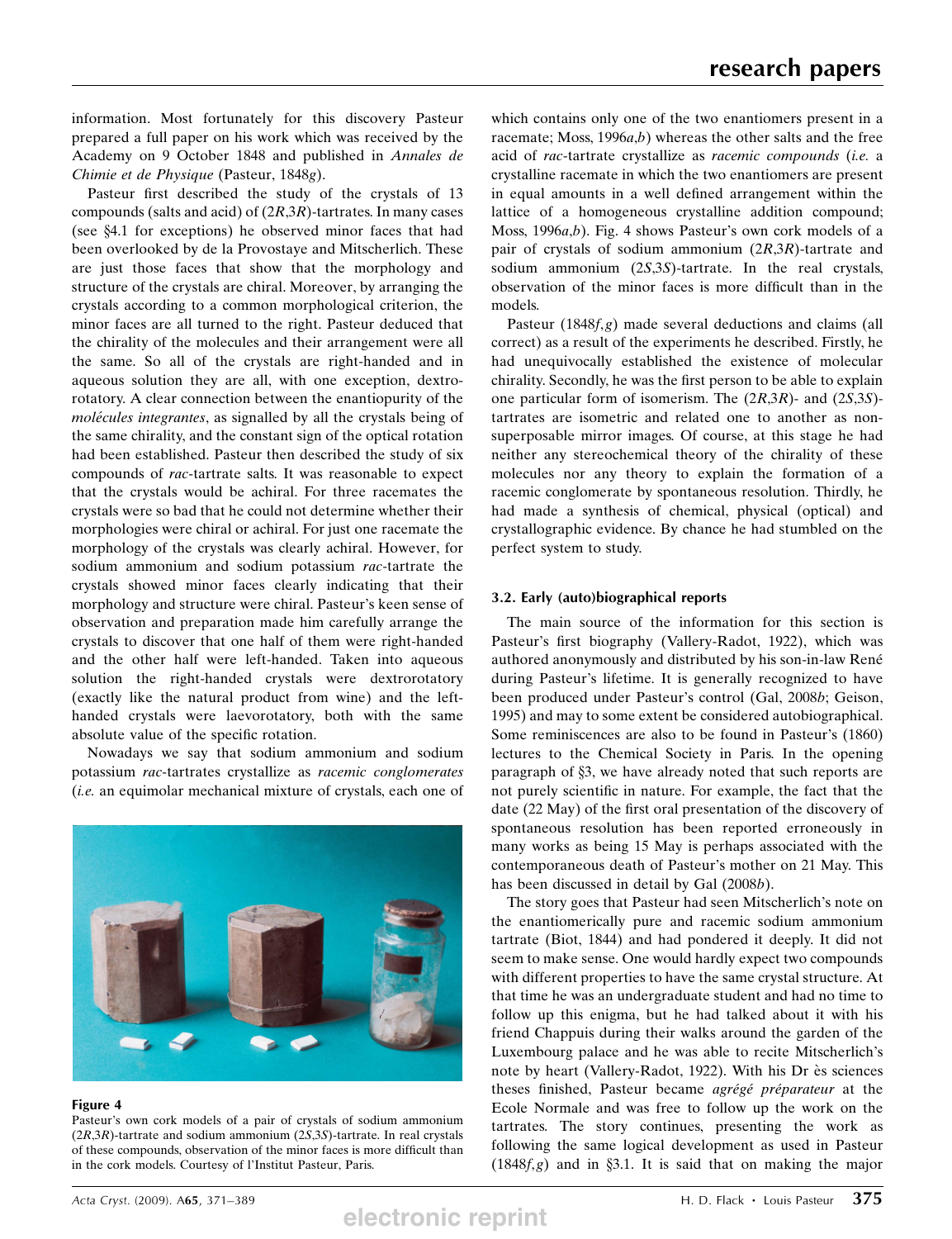discovery Pasteur rushed out of the laboratory into the corridor, where on seeing Bertrand he embraced him and said 'Je viens de faire une grande découverte! J'ai séparé le paratartrate double de soude et d'ammoniaque en deux sels de dissymétrie inverse et d'action inverse sur le plan de polarization de la lumière. Le sel droit est de tout point identique au tartrate double. J'en suis si heureux que j'éprouve un tremblement nerveux qui m'empêche de remettre de nouveau l'oeil à l'appareil de polarization' (Frankland, 1897).

Biot was sceptical about Pasteur's results and required to see the experiments performed for himself. Frankland (1897) provides the following description in English, certainly taken from Pasteur's (1860) own and Vallery-Radot's (1922) versions in French:

He (J.-B. Biot) sent for me to repeat before his eyes the several experiments. He gave me racemic acid which he had himself previously examined and found to be quite inactive to polarized light. I prepared from it in his presence the sodium ammonium double-salt, for which he also desired himself to provide soda and ammonia. The liquid was set aside for slow evaporation in one of the rooms of his own laboratory, and when 30–40 grams of crystals had separated he again summoned me to the Colle`ge de France, so that I might collect the dextro- and laevo-rotatory crystals before his eyes, and separate them according to their crystallographic character, asking me to repeat the statement that the crystals which I should place on his right hand would cause the deviation to the right, and the others to the left. This done, he said that he himself would do the rest. He prepared the carefully weighed solutions, and, at the moment when he was about to examine them in the polarimeter, he again called me into the laboratory. He first put the more interesting solution, which was to cause rotation to the left, into the apparatus. Without making a reading, but already at the first sight of the colour-tints presented by the two halves of the field in the Soleil saccharimeter, he recognized that there was a strong laevorotation. Then the illustrious old man, who was visibly moved, seized me by the hand, and said 'Mon cher enfant, j'ai tant aimé les sciences dans ma vie que cela me fait battre le coeur!'.

## 3.3. Pasteur's laboratory notebook report

Pasteur kept handwritten laboratory notebooks of his daily work. Many of them are now at the Bibliothèque nationale de France. They came into the public domain for study by scholars in the 1970s. A few studies have been undertaken of the relevant notebooks (Pasteur, 1847/48). Bernal (1953), a crystallographer, made a brief study prepared in 24 hours as a complement to a lecture he presented in 1946 at the Congress of Commemoration of the Fiftieth Anniversary of the Death of Pasteur. There followed studies by the historians Mauskopf (1976) and more recently by Geison (1995). Balibar (1995) studied in detail those parts of the notebooks in which Pasteur prepared one of the early manuscripts on dimorphism prior to the chirality work. Of particular interest in her study are the reservations that Pasteur had about explicitly invoking the atomic theory of matter. The trouble was that he was stuck between the very powerful and highly influential JeanBaptiste Dumas, an anti-atomist, and the brilliant, young and persuasive but ill-established Auguste Laurent, who was an atomist, one of Pasteur's potential rivals and politically undesirable to Dumas.

Concerning the discovery of molecular chirality and spontaneous resolution we follow Geison (1995). In brief, Pasteur's laboratory notebook clearly shows that the research leading to the discovery of molecular chirality and spontaneous resolution was not motivated by the enigma presented in Mitscherlich's note (Biot, 1844) and was not carried out in the clear logical way described in  $\S$ \$3.1 and 3.2. Moreover, the use of optical-activity measurements did not occur until the final stages of this work and then only as a means of characterizing the enantiomerically pure and racemic tartrates. The scientific problems that Pasteur wished to resolve were entirely a continuation and extension of his work on isomorphism and dimorphism of crystals originating from his interaction with Laurent. At the outset there was no real component either of chirality or optical activity in this research. The scientific value of the initial studies on isomorphism and dimorphism is minimal in comparison to the discovery to which they lead. It will thus come as no surprise that there is no mention of them, nor of Laurent, in the reports of  $\S$ \$3.1 and 3.2. The latter tend to stress and flatter the scientific establishment in Paris with whom Pasteur wished to enter into a fruitful relationship.

Pasteur's (1848d) first short publication on dimorphism, following Laurent's approach, was presented orally to the Académie des sciences on 20 March 1848. It contains work on well known CaCO<sub>3</sub> polymorphs. He also made the rather bold announcement that he had experimental proof that a set of eight enantiomerically pure tartrate salts could form mixed crystals (solid solutions). Some of these belonged to the orthorhombic and others to the monoclinic (but pseudoorthorhombic) system. In the full version of the work (Pasteur, 1848e) this assertion is omitted and the notebook reveals that Pasteur had serious doubts about his precipitous statement. He gathered together information on the eight tartrate salts. As Laurent's theory required isomorphous compounds to have the same number of solvent (water) molecules, Pasteur paid particular attention to the published, and often discrepant, values of the composition of the tartrate salts. These data were a muddle, as some salts having identical numbers of water molecules crystallized in different crystal systems. Pasteur also used available data to calculate something akin to a molecular volume under the premise that the latter was a necessary criterion for isomorphism. But two of his tartrate salts with equal molecular volume (within experimental error) did not form a continuous range of solid solutions. Subsequently Pasteur studied a set of sulfate salts and returned to the tartrates in the second half of April. He started on a systematic study using as many methods as possible. In particular he attempted to form solid solutions by cocrystallizing pairs of tartrate salts. He projected to do density measurements. The number of waters of crystallization was always in question. In this confused situation, he proceeded by making a list (chemical composition, crystal morphology,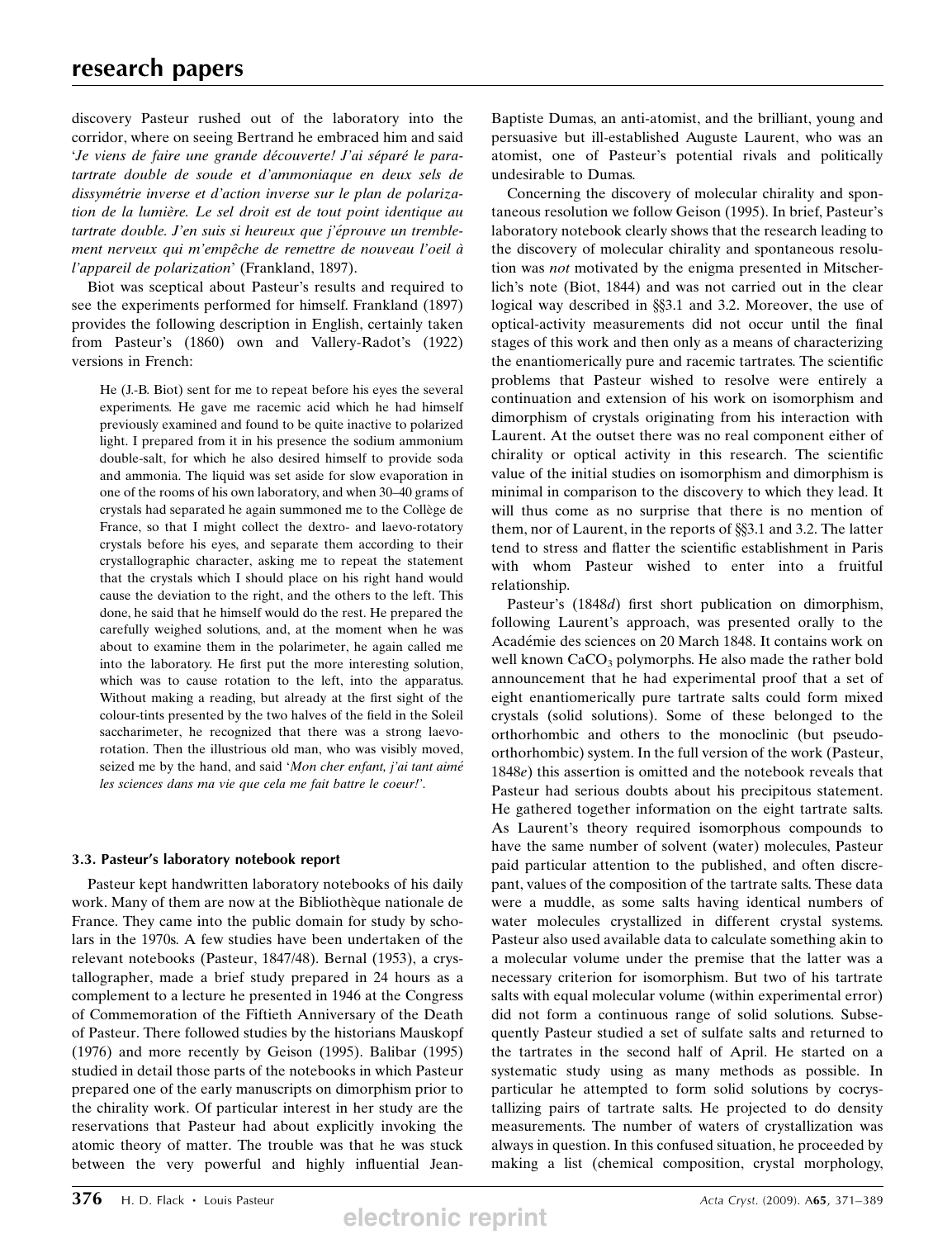$20$ 

isomorphism) of what he knew about the eight tartrate salts and developed a plan of work to resolve the different points. The anomalies were legion and could have arisen by any of the listed properties having been observed incorrectly. The compositions of some of the compounds were redetermined and further studies of solid-solution formation were projected. Sodium ammonium (2R,3R)-tartrate and the isomorphous sodium potassium  $(2R,3R)$ -tartrate were reported as having eight molecules of water of crystallization. The value now accepted for sodium ammonium  $(2R,3R)$ -tartrate is four at 323 K (Jacques et al., 1981). Only enantiomerically pure tartrates had been considered up to this point.

It is at this point that Pasteur considered the rac-tartrate salts for the first time. He noted that the number of waters of crystallization had not been reported in the literature for sodium ammonium rac-tartrate, but Pasteur supposed that it must be similar to sodium potassium tartrate, although it is not clear whether the  $(2R,3R)$ - or rac- salt was intended. Mitscherlich's famous note (Biot, 1844) came to his mind, but from the context in the notebook the relation to optical activity is clearly incidental. What Pasteur wished to resolve was only the crystallographic problem of the reported isomorphism of the enantiomerically pure and racemic compound in view of a report by Gerhardt that there were two molecules of water of crystallization in sodium ammonium rac-tartrate. He realized that the composition of these compounds needed to be redetermined. All considerations in Pasteur's mind at this stage concerned the relationship between the number of waters of crystallization and the crystal morphology to confirm or disprove the purported isomorphism. Another anomaly in composition and morphology between dipotassium (2R,3R)-tartrate and diammonium (2R,3R)-tartrate reminded Pasteur that measurement of the pyroelectricity of these salts could be useful to establish the chirality of the crystals in the absence of clear morphological indications. Furthermore, a note at the end of his list of anomalies of the eight enantiomerically pure tartrates and the few rac-tartrates mentioned the question of the chirality of the morphology of the crystals. It is reasonable to deduce that Pasteur was beginning to suspect that the chirality of the tartrate crystals would provide the key to the isomorphism, and from late April 1848 he would pay increased attention to minor details of morphology and less to the number of molecules of water of crystallization.

On 29 April Pasteur was examining sodium ammonium  $(2R,3R)$ -tartrate, systematically comparing it to sodium potassium  $(2R,3R)$ -tartrate. He soon discovered that crystals of sodium ammonium  $(2R,3R)$ -tartrate were chiral, noting that although de la Provostaye had observed chiral crystals of four other  $(2R,3R)$ -tartrate salts, he had not studied this particular compound. For some unidentified cause, Pasteur also undertook to arrange a large number of the crystals of sodium ammonium  $(2R,3R)$ -tartrate according to a common morphological criterion to observe that they were all righthanded. Armed with these very significant results on the enantiomerically pure sodium ammonium (2R,3R)-tartrate,

Pasteur approached the case of its racemate. What he expected to find can only be a matter of conjecture but one must recall that the reported compositions for the number of molecules of water of crystallization for the enantiomerically pure and racemic compound were incorrectly different. He found the results on the crystals of sodium ammonium ractartrate were confusing: 'The crystals are frequently chiral to the left, frequently to the right' and in a crucial passage that he later crossed out 'and sometimes all the faces repeat themselves according to the laws of symmetry' (i.e. were achiral). See Fig. 5. With the crucial deleted passage taken as true, one has the 'obvious' but wrong solution, *i.e.* the crystals of enantiomerically pure sodium ammonium (2R,3R)-tartrate are chiral, all of the same hand and contain eight molecules of water of crystallization, whereas the crystals of racemic sodium ammonium *rac*-tartrate are achiral and those of the racemic compound containing two molecules of water of crystallization. Note yet again that at this stage of the investigations the optical activity, or lack of it, had played no part at all. The observation of the formation of a racemic conglomerate came first and the relationship of the chiral crystals to their optical activity in solution followed very rapidly in its wake, as the notebook shows.

Tartrate Souble I Annoniaque et desouded states y'ai examine un très grand prombres rites cristains de tartrate double and a questiont les faces bényessigns au étre ; Jamais à Dessite. ou ramorquira will in you cette Di position ne dipend growth de l'ane on de l'autre base 2. boubles orthomp feb, comme on vint didne offert eliminations i disposite. J'en sienamint un nombre constitutionable. Il sufferait qu'il you est un sail qui el pat es traite du résult contestance. Proprier qu'il geneu du moins n'existat pas ou Dunions fut doctors. 38 30' 38" 0'  $320 - 6892$ 

Paratartrate gouble de Soudeet d'Annuor. Is cristaing sout sousant himmy was a gauden, souscut in Drike get superventitute before sight to come c'est la qu'est la sofference des seux dels 8gr. Parcharde (héngions à droite) Dissous Jans PP, 5 cents aus 8gr. Paradoshe (héngiste) ditorte) dittourd aus SSIS<br>S'eau out donné dans un tribe de 20<sup>01</sup> une détricte 8gr. Tasket 5-5. At Auc. Sans les muins circonstances mont Source 9°S4 à 17°, à stort of

(1) Hed à roter qu'il et d'éfficile mealgré lechoix des ordoug, designer exchange to can hémyers à sroit. De tous ang lémyers à gandre. L'hén, trés début engénèral sur les vertaux un peupron l'est déflicit d'envis.<br>le jelit eristant implanté sur le gros. Robablement le distinction.

## Figure 5

Note in Pasteur's laboratory notebook recording the results on sodium ammonium rac-tartrate. Reproduced with permission from the Bibliothèque nationale de France N.a.fr 19774 f<sup>o</sup> 20.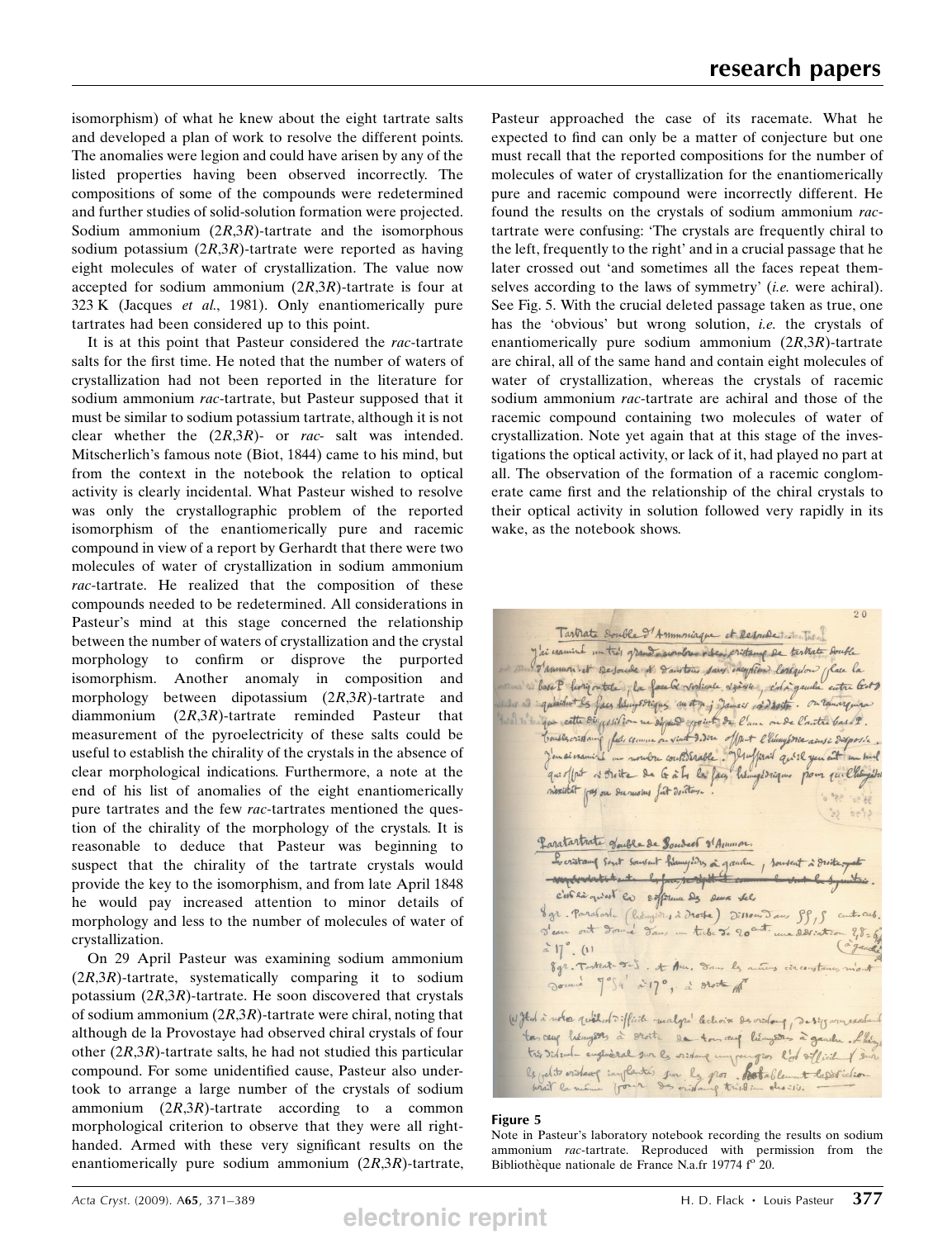## 4. Pasteur's work on molecular chirality and crystallography

This section is arranged by theme, each of which is developed chronologically. Some items are relevant to several themes and appear several times, at least in outline. The information is taken from Pasteur's publications in the scientific literature. All of the latter, together with some unpublished material, were collected together and republished by Pasteur's grandson Louis Pasteur Vallery-Radot (1922, 1939) in a sevenvolume series *Oeuvres de Pasteur* itself arranged by theme.<sup>1</sup> Pasteur Vallery-Radot (1946) also edited and published selected items of Pasteur's correspondence, which have also been consulted in the preparation of this paper.

## 4.1. Tartrates and tartaric acid

Pasteur  $(1848f,g)$  followed up on his initial experiments as these had provided only minute quantities of the enantiomerically pure sodium ammonium  $(2R,3R)$ - and  $(2S,3S)$ tartrates. He made larger quantities of these two compounds by crystallization of sodium ammonium rac-tartrate from aqueous solution and sorting the racemic conglomerate as described in §3.1. He compared their chemical composition, optical rotation, density, solubility, birefringence and crystal morphology with the  $(2R,3R)$ -tartrates and acid from wine (Pasteur, 1849a,b, 1850a). The compounds are identical apart from the optical rotation, which is of the same absolute value but of opposite sign. He was aware that spontaneous resolution was a rare event and amongst the tartrates that he had studied only sodium ammonium and sodium potassium ractartrates form racemic conglomerates. Pasteur (1849b) also observed that crystals of three salts of the racemate show an achiral morphology. He even studied the pyroelectricity of the tartrate crystals. He also synthesized rac-tartaric acid by mixing  $(2R,3R)$ - and  $(2S,3S)$ -tartaric acids and compared this with the rac-tartaric acid obtained from Kestner (Pasteur,  $1849a,b$ ,  $1850a$ ). The formation of rac-tartaric acid is exothermic, which lead Pasteur to conclude that there was real chemical combination (Pasteur, 1850a). By heating (2R,3R) tartaric acid in the presence of a base, Pasteur  $(1853e)$ discovered that he could both produce rac-tartaric acid (see  $§4.5.1)$  and another optically inactive isomer which is now known to be meso- or (2R,3S)-tartaric acid.

In the summer of 1852 Pasteur was informed by Mitscherlich that a German manufacturer of tartaric acid from Saxony had produced a quantity of rac-tartaric acid (Pasteur, 1853b; Vallery-Radot, 1922). In September 1852 Pasteur undertook a journey around Europe (Zwickau, Leipzig, Freiberg, Vienna, Prague) to uncover sources of rac-tartaric acid. As a result of this journey, he came to the conclusion that Kestner's

production of rac-tartaric acid was a chance event brought about by the use of crude tartar coming from Naples. In general the first treatment of tartar in the industrial process gets rid of the racemate and factories received deliveries of treated tartar free of rac-tartrate (Pasteur, 1853b). He hence deduced that the origin of the rac-tartrate in tartar was of natural origin, the quantity present being dependent on the place and source of production. Is this deduction justified? Many authors attribute the occurrence of rac-tartaric acid to bad control of temperature in the industrial processes leading to prolonged overheating (see e.g. Derewenda, 2008). As mentioned above, Pasteur himself managed to racemize  $(2R,3R)$ -tartaric acid but in conditions that one would not find in the industrial process. However, in 1873 E. Jungfleisch discovered that  $(2R,3R)$ -tartaric acid could be racemized by heating it in 10–15% water for 30–48 h, confirming the opinion of Kestner's son-in-law, in a letter dated 9 February 1873 to Jungfleisch, on what had happened in the Thann factory (Jacques, 1986). The presence of rac-tartrate in tartar is hence not of biochemical origin as Pasteur thought. Moreover, we shall see in §5 that Jungfleisch turned out to be somewhat of a thorn in Pasteur's side.

## 4.2. Aspartates and malates

The work on this series of compounds was spurred by Dessaignes' synthesis of aspartic acid from ammonium hydrogen fumarate (Pasteur, 1852a). Pasteur observed, what he had certainly expected, that whereas the chemical and most of the physical properties of naturally occurring and synthetic aspartic acids were identical, the first is optically active and the latter optically inactive. However, these series of compounds gave rather confusing results both concerning the optical activity and the crystal morphology compared to the very clear picture which emerged from the tartrates (see  $\S$ 3). In this section alone, in order to avoid any confusion in view of the (false) conclusions that Pasteur drew from his observations, the naturally occurring optically active  $(2R)$ -aspartates and  $(2R)$ -malates will be referred to as optically active aspartates and malates, and the synthetic optically inactive rac-aspartates and rac-malates will be referred to as optically inactive aspartates and malates.

The optical activity of aspartic acid was observed to depend on pH (Pasteur, 1852a), dextrorotatory at high pH and laevorotatory at low pH. The crystals were too small and bad to be able to observe whether their morphologies were chiral or achiral. Optically inactive aspartic acid had different unitcell dimensions and belonged to a different crystal system from the optically active acid. This is typical of a racemic compound. The aspartic acid hydrochlorides also gave bad crystals with those of the optically active compound being morphologically chiral and those of the optically inactive compound morphologically achiral. For the sodium aspartates, the crystals of the optically active salt are morphologically chiral whereas those of the optically inactive compound are so heavily twinned it was not possible to determine their state of chirality. Pasteur studied a few other aspartate salts but no

<sup>1</sup> Details of Louis Pasteur's family and background, quotations about the universal chiral force, and a crosslink between the primary literature and the Oeuvres de Pasteur are available from the IUCr electronic archives (Reference: SH5092) as Appendices A1, A2 and A3, respectively. In addition to work cited in the main text, these appendices also cite Nicolle (1969), Pasteur Vallery-Radot (1956, 1968), Salomon-Bayet (1995) and Vallery-Radot (1987). Services for accessing these appendices are described at the back of the journal.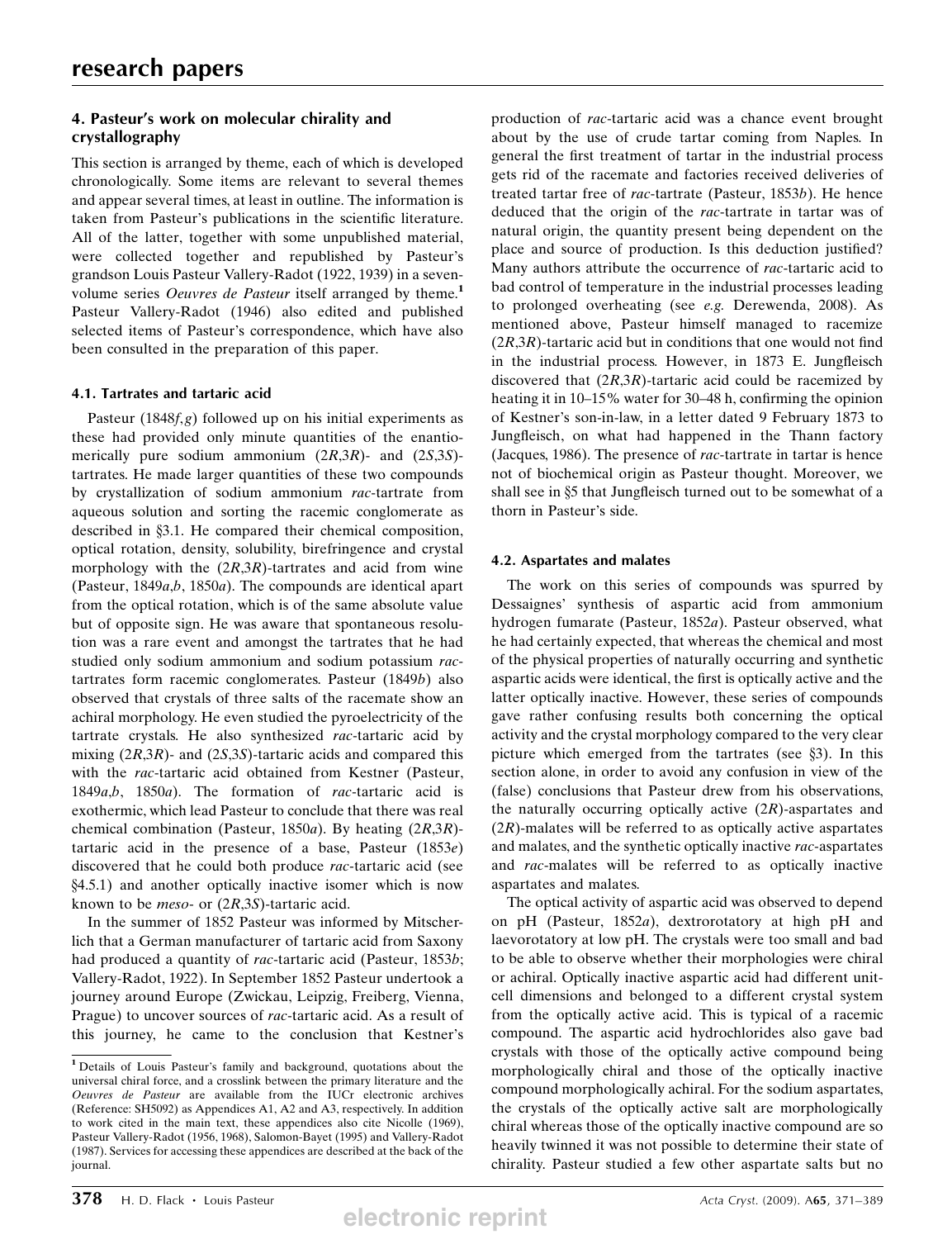clear conclusions could be drawn. He stated that the optically active and inactive salts have identical chemistry and similar solubilities, and that any differences reside in the crystal morphology and the optical activity, properties that he recommended all chemists to study for the compounds they synthesize.

Pasteur (1852a) observed that the chemical and physical properties of the naturally occurring and synthetic malic acids are identical apart from one being optically active and the other inactive. He also observed that the optical activity of malic acid changed sign depending on the pH but he did not report any crystallographic data for the malic acids. In general for the optically active malate salts and acid Pasteur observed that:

(i) the optical activity of some was dextrorotatory and others laevorotatory, and

(ii) the morphology of the crystals was such that for some compounds the minor faces were to the right and in others to the left.

Pasteur provided a detailed comparison of two optically active and inactive malate salts:

(i) Ammonium hydrogen malate was weakly optically active but the crystals were in general of achiral morphology (Pasteur, 1851a), although by changing conditions he did manage to obtain crystals of chiral morphology (Pasteur, 1852a). Crystallization of optically inactive ammonium hydrogen malate gave two sorts of crystals. The first to come out of solution were identical 'ont exactement la forme et la composition du bimalate actif' (Pasteur, 1852a) to those of the optically active compound but, in striking contradiction to the above statement of identity, (a) were striated, an effect not observed with the optically active compound (the striations may be an indication that the crystals are twinned by inversion) and (b) were morphologically achiral with no minor faces. The crystals of the second sort to come out of solution were very nice and of a morphology and unit-cell dimensions not seen with the optically active compounds. In this form the compound has three molecules of water of crystallization compared to one molecule of water for the optically active compound. Pasteur (1852a) provided a small notum describing the crystallization of an equi-molar mixture of the optically active and inactive compound. He also studied the action of heat on the optically active ammonium hydrogen malate. Part of the product turned out to be identical to optically inactive malic acid. This is the first mention of a thermal racemization in his work.

(ii) Calcium bis(hydrogen malate) was weakly optically active but the crystals were in general morphologically achiral (Pasteur, 1851a). The morphologies of the crystals of the optically inactive compound seemed to be very similar to those of the optically active compound and were achiral.

The crystal symmetry and unit-cell dimensions of some optically active and inactive malate salts were quite distinct and incompatible, as usually happened. However for others, e.g. ammonium hydrogen malate and calcium bis(hydrogen malate), the unit-cell dimensions of the optically active and

inactive salts were identical but the crystals of the optically active compound were morphologically chiral, whereas those of the optically inactive compound were morphologically achiral (Pasteur, 1851b, 1852a) and remained so even if the experimental conditions were changed. Pasteur stressed that in his view an important difference between the malates and the tartrates was that the amount of water of crystallization in the optically active and inactive compounds was different. Pasteur (1851b) (incorrectly) deduced that these optically inactive malate salts were not racemates. His explanation was that the crystals contained a molecular structure which was symmetrical and not superposable on the molecules of the optically active compound. It was described as being just like the optically active malic acid but whose chirality had been suppressed. Initially he used the term *symmetrical* to describe this molecular structure but later Pasteur (1860) preferred the term *détordu*. The closest translation in English is 'untwisted' but even this does not do justice to the term. Pasteur wrote that he regretted that the work was incomplete and a fuller study of the malates and the acid was promised for a later date. Evidently he was under pressure to publish. Pasteur (1861a) later wondered whether the optically inactive malic acid was not *détordu* but after all a racemate.

## 4.3. Optical activity

Pasteur (1849b) reported that calcium (2R,3R)-tartrate in HCl solution was laevorotatory in contrast to all the other  $(2R,3R)$ -tartrates and the acid, which were dextrorotatory. This result was the first of those breaking the strict correspondence between the chirality of the molecule and the sign of its optical activity that Pasteur had observed in the tartrates. Further observations weakened this relationship further. The optical activity of  $(2R,3R)$ - and  $(2S,3S)$ -tartaric acids is strongly dispersive *(i.e.* the specific rotation changes with the wavelength of the light) and is not the only property of tartaric acid which is unusual (Pasteur, 1851b). Its activity also increases with the amount of water present, with temperature, and with the presence of boric acid. Malic acid is similar (Pasteur, 1851b). Asparagine, aspartic, malic and tartaric acids have optical activities which depend on pH (Pasteur, 1850b, 1851a), some of them even changing sign. Pasteur (1850b, 1851a) found a time-dependent decreasing optical activity in the compound glucose NaCl and later in glucose and lactose (Pasteur, 1856a). When the crystals of chiral morphology of these compounds are dissolved, the optical activity is high and this gradually decreases to a medium value. Some malate salts are dextrorotatory whilst others are laevorotatory (Pasteur, 1851a) and Pasteur also found that some have such a weak optical activity that it was even difficult to establish the sign of the rotation. Pasteur (1873) comments on some opticalactivity measurements which needed a polarimeter with a tube 4 m long.

As his studies advanced, Pasteur (1849b, 1850b, 1851a, 1854) expressed the wish to be able to carry out opticalactivity measurements on various crystals of low symmetry. He attempted such measurements, and later Pasteur (1857c)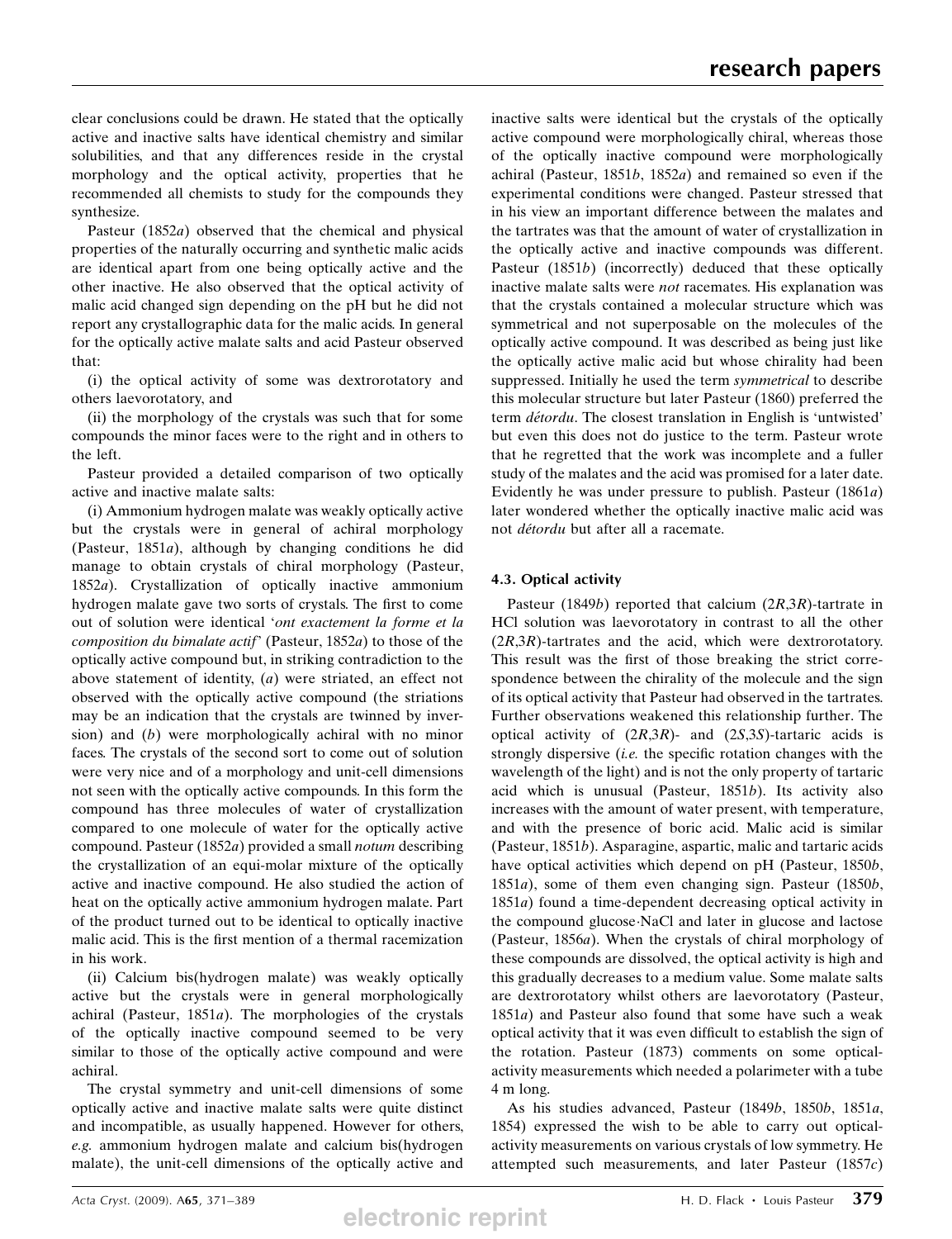#### Table 1

Pasteur's (1853a) results showing crystallization conditions of enantiomerically pure compounds to give crystals of achiral and chiral morphology.

| Compound                              | Achiral crystals                        | Chiral crystals                                                                                                                                                  |  |
|---------------------------------------|-----------------------------------------|------------------------------------------------------------------------------------------------------------------------------------------------------------------|--|
| Calcium bis[hydrogen $(2R)$ -malate]  | Aqueous solution                        | Nitric acid solution                                                                                                                                             |  |
| Ammonium hydrogen $(2R)$ -malate      | Aqueous solution                        | Impure† aqueous solution                                                                                                                                         |  |
| $(2R,3R)$ -Tartramide                 | Aqueous solution                        | Dilute aqueous $NH4OH$ solution                                                                                                                                  |  |
| Ammonium hydrogen $(2R,3R)$ -tartrate | Aqueous solution                        | Aqueous solution with sodium hydrogen $(2R,3R)$ -tartrate                                                                                                        |  |
| Diammonium $(2R,3R)$ -tartrate        |                                         | Form 1: aqueous or dilute $NH4OH$ solution                                                                                                                       |  |
| Diammonium $(2R,3R)$ -tartrate        |                                         | Form 2: aqueous solution with ammonium hydrogen $(2R,3R)$ -<br>tartrate                                                                                          |  |
| Diammonium $(2R,3R)$ -tartrate        |                                         | Form 3: aqueous solution with antimony $(2R,3R)$ -tartrate                                                                                                       |  |
| Sodium ammonium $(2R,3R)$ -tartrate‡  | Aqueous solution (minority of crystals) | Aqueous solution (majority of crystals)                                                                                                                          |  |
| Sodium potassium $(2R,3R)$ -tartrate‡ | Aqueous solution (majority of crystals) | Aqueous solution (minority of crystals)                                                                                                                          |  |
| Sodium potassium $(2R,3R)$ -tartrate‡ |                                         | Aqueous solution with either potassium hydrogen $(2R,3R)$ -<br>tartrate or ammonium hydrogen $(2R,3R)$ -tartrate – mixture<br>of right- and left-handed crystals |  |
| Sodium potassium $(2S,3S)$ -tartrate  |                                         | Aqueous solution with either potassium hydrogen $(2S,3S)$ -<br>tartrate or ammonium hydrogen $(2S,3S)$ -tartrate – mixture<br>of right- and left-handed crystals |  |

† Impurity produced by heating the compound. ‡ Sodium potassium and sodium ammonium (2R,3R)-tartrates are isomorphous.

stated that optical activity was hidden by the birefringence in biaxial crystals such as strontium diformate and the tartrates, a statement which was confirmed by an unpublished text of Pasteur (1878a,b).

## 4.4. Chirality of crystals

From 1850 the focus of some of Pasteur's (1850b) work was resolving two important converse questions. We shall call these Pasteur's first and second questions and we shall deal with them separately.

4.4.1. Pasteur's first question: Do all compounds which are optically active in solution form chiral crystal structures?. In the quest to find an answer to this question, a systematic study (Pasteur, 1853a) showed that many enantiomerically pure compounds have chiral crystal structures. In this study, enantiomerically pure compounds observed to give crystals with a chiral morphology were:  $(2R,3R)$ - and  $(2S,3S)$ -tartramide,  $(2R,3R)$ - and  $(2S,3S)$ -tartramic acid, morphine valerianate, papaverine HCl, and cinchonine  $(2R,3R)$ -tartrate, while those giving an achiral morphology were: malamide, disodium  $(2R,3R)$ -tartrate, codeine (from ether) and calcium  $(2R,3R)$ tartrate. These results confirmed Pasteur's (1848g) very first studies, consistently confirmed later (Pasteur, 1850a, 1852b), that according to the crystallization conditions used an enantiomerically pure compound does not necessarily produce crystals showing a chiral morphology. He used several kilogrammes of disodium  $(2R,3R)$ -tartrate trying to find a crystal of chiral morphology. He stated clearly that in these cases although the morphology of the crystal was achiral, the crystal structure was chiral. Pasteur  $(1851a)$  stated that if in these cases crystals of an achiral morphology appeared, all that had to be done was to change the conditions of crystallization and in the end crystals of chiral morphology would be produced. Pasteur's (1853a) results are given in Table 1. Pasteur (1853a) then stated that since his study was based on a random selection of compounds for all of which he managed in the end to obtain crystals of chiral morphology, it must in

general be true that on finding suitable experimental conditions crystals of chiral morphology can be grown for enantiomerically pure compounds.

Pasteur (1854) hypothesized on the case of two identical chiral molecules (of the same chirality) combining to form an achiral dimer, and the achiral dimers then solidifying to give a chiral crystal structure of either hand. Were such a process to be possible, a chiral crystal structure of either hand could result from the crystallization of an enantiomerically pure compound. Pasteur's seemingly outrageous suggestion of an enantiomerically pure compound forming a chiral crystal structure of either hand is most interesting. The formation of the achiral dimer from two identical enantiomers of the same chirality brings to mind the *Coupe du Roi* discussed by Flack (2003).

Pasteur (1856b) found a case of a series of enantiomerically pure compounds where despite changing the crystallization conditions, he never found crystals of chiral morphology. These compounds were various derivatives of  $(S)$ -2-methyl-1butanol (Gal, 2008a). The latter compound occurred in an optically active natural product called 'amyl alcohol' which Pasteur (1855) established to be a mixture, in varying proportions according to source, of two isomers, one chiral, (S)-2-methyl-1-butanol, and one achiral, 3-methyl-1-butanol (Pasteur, 1856b; Gal, 2008a). The crystals of these two isomers were strictly isomorphous, both always showing an achiral crystal morphology. He stated that the molecular structure was different but the morphology was identical. He also stated that it was not possible to have association or combination of two isomers, one chiral and one achiral, which had isomorphous crystal structures. To prove this point he had tried crystallizations of mixtures of two isomers, one enantiomerically pure and one achiral, of various unspecified compounds and observed that in all cases the two compounds never crystallized together but formed crystals of the individual compounds. Pasteur's conclusion based on the isomorphism of the crystals of the enantiomerically pure and achiral amyl alcohol was that the crystal structures of the derivatives of the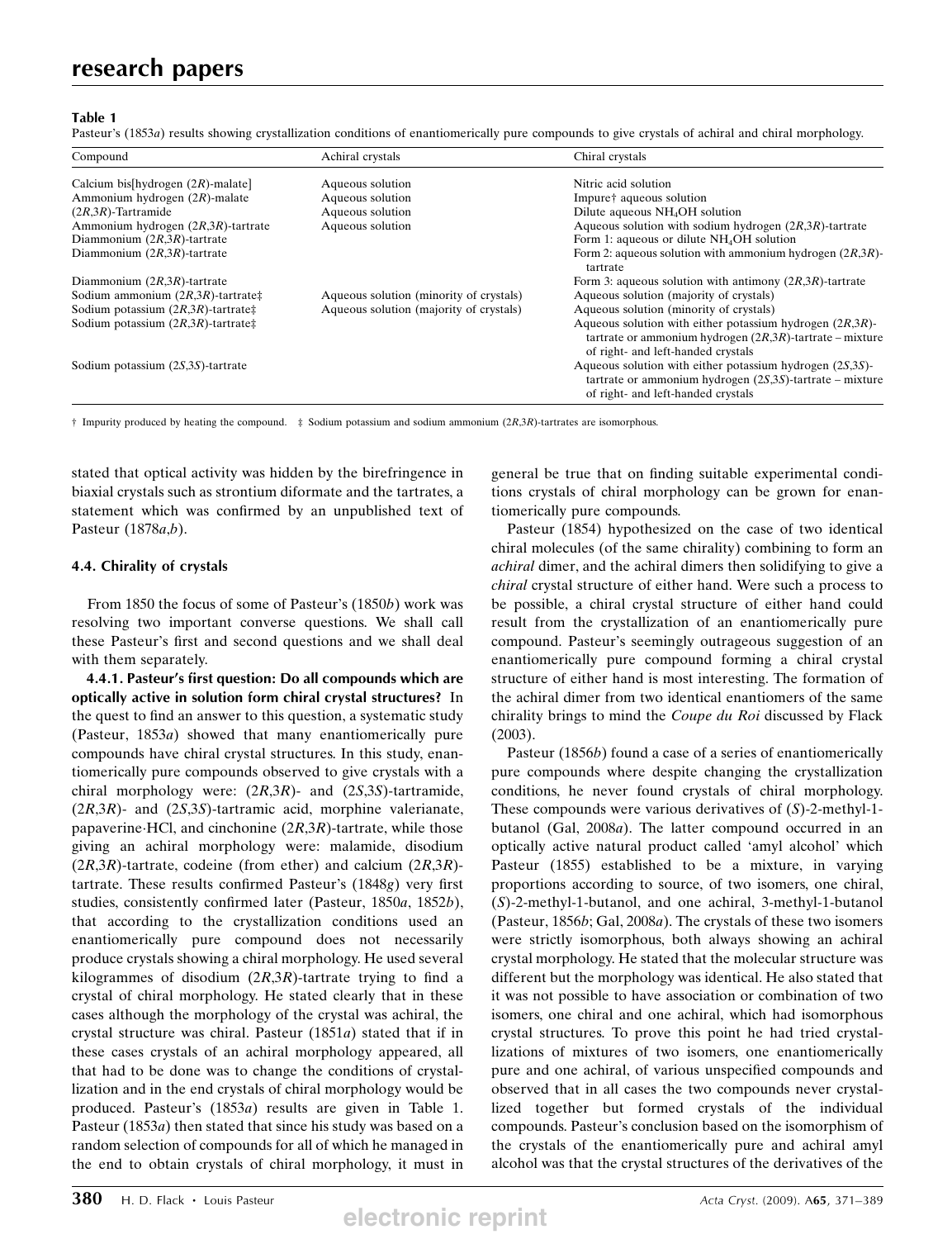enantiomerically pure isomer were in fact achiral: 'Je conclus de cet isomorphisme absolu des dérivés amyliques actif et inactif que la structure hémihédrique n'existe pas dans les produits actifs'. Even so he still had some doubts: 'Mais cette preuve ne suffit pas encore', and tried crystallization experiments of derivatives of the chiral and achiral isomers to force the crystals to be chiral by using an enantiomerically pure derivatizing group. In practice Pasteur used the enantiomerically pure and achiral sulphamylates combined with enantiomerically pure cinchonine. He did not obtain the results he wanted. He found that the crystals of these new pairs of compounds were always isomorphous and chiral, the crystals always showing the same chirality sense. He stated that the chirality was clearly due to the cinchonine alone. In conclusion he thought it was remarkable that one could find identical crystals from different isomers. By 1860 his interpretation appeared to have changed, as it was stated that there was an achiral form of amyl alcohol described as being *détordu* (Pasteur, 1860). Concerning Pasteur's suggestion for amyl alcohol, in 2008 there is no known well established example of an enantiomerically pure compound with an achiral crystal structure. This case has been discussed by Flack (2003).

Sometimes Pasteur found it advantageous to measure some other chiral-dependent physical property to establish the chiral nature of the crystal structure. For example, in the studies of candied sugar (Pasteur, 1848f,g) the chiral morphology of the crystals was only really observed after measurement of the pyroelectricity proved the crystals to be chiral.

4.4.2. Pasteur's second question: Are crystals of chiral morphology necessarily optically active? It is unspecified in this second question whether initially Pasteur had the optical activity of the solution or the crystal in mind.

The key compounds used by Pasteur to answer his own second question were quartz (see  $\S 2.2$ ) and strontium diformate. Pasteur (1849a) carried out his first crystallizations of strontium diformate and later completed them in Pasteur (1850b, 1851a). Aqueous solutions of the compound were optically inactive but the morphology of the crystals was chiral and they could be sorted out into batches of left-handed and right-handed crystals. A solution of entirely right-handed (or left-handed) crystals of strontium diformate was optically inactive and on recrystallization gave a mixture of right- and left-handed crystals. No wonder Pasteur was surprised and perplexed, and was reported as saying 'Ah! formiate de strontiane, si je te tenais'! (Vallery-Radot, 1922). This remark was repeated with ironic glee by his Strasbourg friend Bertin to anyone who cared to listen. By 1851 he had also observed that unlike the sodium ammonium rac-tartrate, the proportion of right- and left-handed crystals of strontium diformate was not fixed to 50:50 but was variable from batch to batch. Indeed in one batch he found almost entirely left-handed crystals. He made the correct deduction, stating that the chirality of the crystals was not due to the arrangement of the atoms in the molecule but due to the arrangement of the molecules in the crystal (Pasteur, 1850b, 1851a). He made the parallel with quartz and pointed out that as crystals of quartz were optically

active, crystals of strontium diformate should also display this property. Another compound he knew to be like strontium diformate was  $MgSO<sub>4</sub>$  and he also observed that the cell dimensions of these compounds were near to special values (e.g. either two cell lengths approximately equal or a cell angle close to  $90^{\circ}$ ), which would make the crystals morphologically achiral.

Pasteur (1854) stated very clearly that chiral crystal structures may be formed both by enantiomerically pure compounds and by a wider class of achiral molecules. He was clear that for crystals formed of achiral molecules or building units the chirality of the crystal was due to the crystalline arrangement and not due to the molecular structure, and that the liquid or solution phase was not optically active. He was also very well aware that in the crystallization of a compound in this class the ratio of right- to left-handed crystals was not fixed by molecular structure. He stated that in quartz and strontium diformate he had obtained a mixture of crystals of both chiralities, whereas in  $MgSO_4$  and  $KHSO_4$  he had obtained only crystals of one chirality sense. Pasteur (1856c, 1857c) gave further consideration to this matter. For quartz he took some naturally occurring mineral samples where there were a large number of chiral quartz crystals together and counted the number of left- and right-handed crystals. He found a spread around 50% for five independent samples. He also stated that he never found a sample in the various collections in Paris that he examined of a batch of quartz crystals all of the same chirality. Quartz had the disadvantage that the batches of crystals of identical chirality can not be recrystallized easily. He proposed to use strontium diformate for a further systematic study which was never published. In fact, later workers all used NaClO<sub>3</sub> in this type of study (Kipping & Pope, 1898). Pasteur (1856b) referred for the first time to NaClO<sub>3</sub> as a compound having achiral ions with a chiral crystal structure. NaCl $O_3$  had been identified as such by Rammelsberg (1855) and Marbach (1856). The crystal structure of  $NaClO<sub>3</sub>$  is cubic and consequently the crystals are not birefringent. Moreover, the tabular shape of the crystals makes for easy identification of their chirality under the polarizing microscope by way of the sign of their optical activity.

4.4.3. Crystal growth. Pasteur (1856c, 1857c) undertook crystallization experiments on ammonium hydrogen (2R) malate from pure aqueous solution, giving crystals of achiral morphology, and impure aqueous solution, giving crystals of chiral morphology. The impurity was created by adding a small amount of the product of heating the compound. If a crystal of chiral morphology obtained from the impure solution was allowed to grow further in pure aqueous solution, the crystal morphology became achiral. Likewise, a crystal of achiral morphology, grown from pure aqueous solution, became chiral when the growth was continued in impure aqueous solution. Pasteur also observed the behaviour of regrowth of cleaved, broken or filed-down crystals in slightly or just supersaturated aqueous solution. He observed that the broken crystal grew on all faces but that growth on the broken part was much faster until the crystal had attained its unbroken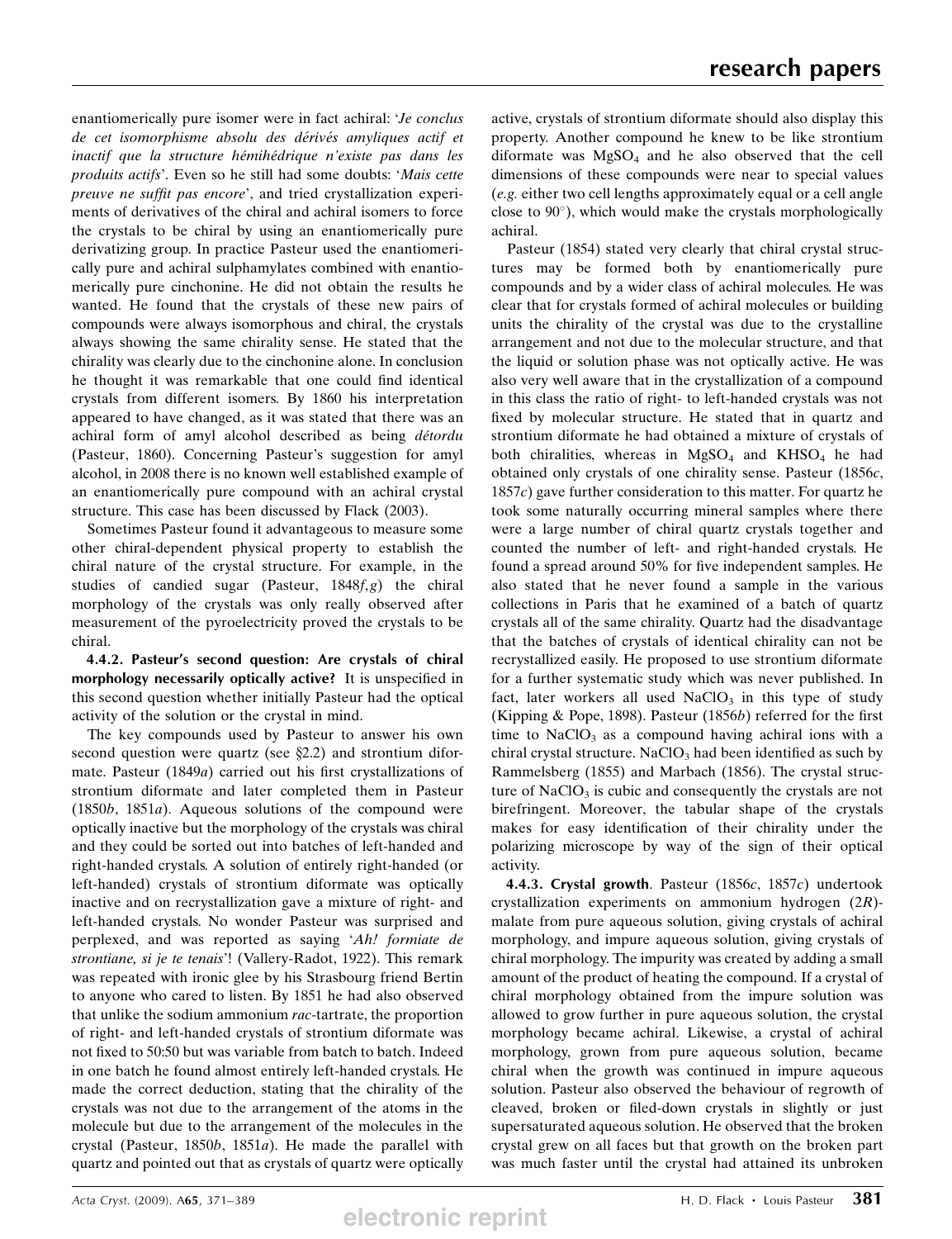morphology. He also undertook kinetic studies of crystal growth from pure and impure aqueous solution and found that crystals from the former were much wider and from the latter were longer than the other. He roughly measured the rates of growth of the main faces and came to the hypothesis that the growth rates were responsible for the disappearance of the minor faces showing the chirality of crystals grown from pure aqueous solution. As a consequence he undertook the regrowth of broken crystals of achiral morphology in pure aqueous solution and was able to observe the minor faces indicating the chirality in the regrowth zone. Of course, when the crystal was fully regrown the minor faces had disappeared. He also undertook the experiment of covering the side faces and cutting off the end faces of a crystal of achiral morphology and letting it continue its growth in pure aqueous solution. As he had expected, after a few hours the crystal morphology had become chiral.

In an unpublished manuscript note Pasteur (1870) has further ideas for growth experiments on broken and repaired crystals. Most unfortunately this note was not reproduced by Pasteur Vallery-Radot (1939).

4.4.4. Dimorphism, pseudosymmetry and twinning. In his early work on dimorphism in crystals of various compounds, Pasteur (1848a,b,c,d,e) observed that there was a relationship between the symmetries and the unit-cell dimensions of the two phases. Often one of the structures could be obtained from the other by the unit-cell dimensions taking special values giving an increase in symmetry. Typical examples are a low-symmetry crystal in the monoclinic system with a unit-cell angle  $\beta$  close to 90° becoming orthorhombic with  $\beta = 90^\circ$ , or a crystal in the orthorhombic system with unit-cell lengths  $a \simeq b$ becoming tetragonal with  $a = b$ . Later even individual phases were observed to display pseudosymmetry. The optically inactive (in solution) compounds with chiral crystal structures, strontium diformate and  $MgSO<sub>4</sub>$ , have almost special unit-cell dimensions which would make the morphology of the crystals achiral. Some crystals of quartz were observed to be twinned by inversion (i.e. a Brazil twin). In crystals of ammonium hydrogen (2R,3R)-tartrate the unit-cell dimensions were near to a specialized value, leading the morphology to show a symmetry higher than that of the crystal system. There were indications that the crystals were twinned (Pasteur, 1853a). Crystals of dipotassium  $(2R,3R)$ -tartrate and potassium ammonium (2R,3R)-tartrate were isomorphous, had special unit-cell dimensions and apparently twinned crystals (Pasteur, 1853a).

Pasteur (1854) considered and studied dimorphism in enantiomerically pure compounds using diammonium  $(2R,3R)$ - and  $(2S,3S)$ -tartrates as test cases. Form 1 of these compounds was obtained by crystallization from an aqueous solution of the free acid saturated with ammonia. The anhydrous crystals of the two compounds were enantiomorphous. Form 2 was obtained by adding a small quantity of diammonium  $(2R)$ -malate to the solution. Form 2 had a different crystal structure from form 1 but was also chiral and anhydrous, although the crystals were tetartohedral rather than hemihedral, and were enantiomorphous for the two compounds (see §6 for a short explanation of the term tetartohedral). Under the above conditions it was much easier to produce form 2 of the  $(2R,3R)$ - than the  $(2S,3S)$ -tartrate. Pasteur stated that this was to be expected due to his work described in  $§4.5.1$ . If instead of diammonium (2R)-malate, its racemate was used, form 2 continued to form equally well for both the (2R,3R)- and the (2S,3S)-tartrate. Nevertheless the crystallization of form 2 was capricious. Taken into solution, crystals of the two forms have the same absolute value of the specific rotation, its sign depending on the enantiomer chosen. Pasteur also observed in one crystallization experiment that both forms of crystals appeared, but by the following day the crystals of form 2 had disappeared. In conclusion he postulated that there were perhaps two different ways that dimorphism could manifest itself in such compounds. The dimorphism might arise either due to small changes in the arrangement of the atoms in the molecules or due to the same molecules being arranged in different manners in the crystal. For the diammonium tartrates he opted for the first hypothesis.

## 4.5. Properties of enantiomers

4.5.1. Chemical. Pasteur's major contribution to the chemistry of molecular chirality was in the discovery of diastereoisomers and thermal racemization. Starting from the known fact (Pasteur,  $1852b$ ,  $1853a$ ) that the compounds formed between an achiral compound and either  $(2R,3R)$ - or (2S,3S)-tartaric acid have the same chemical and physical properties apart from the sign of the optical activity, he wondered what would happen if instead of the achiral compound an enantiomerically pure one was used. His studies confirmed that the compounds formed in this way were different. The results are presented in Table 2.

This experimental evidence allowed Pasteur to deduce that diastereoisomer formation was a general phenomenon. Moreover Pasteur (1853e) observed differences in thermal stability between diastereoisomers made with  $(2R,3R)$ - and (2S,3S)-tartrates.

Pasteur (1850*a*) thought that it only needed the attention of chemists to be drawn to the problem of the formation of ractartrates in tartar for someone to discover a laboratory procedure to racemize (2R,3R)-tartaric acid. On the basis of an observation by Biot that the optical rotation of tartaric acid diminishes with temperature, Pasteur (1850a) attempted the racemization of  $(2R,3R)$ -tartaric acid by cooling in aqueous solution. The experiment was unsuccessful as on cooling the solution froze, which according to Pasteur resulted in a limitation of molecular movement: 'et l'on conçoit que le mouvement moléculaire n'est plus guère possible' (Pasteur, 1850a). He then tried the cooling of tartaric acid in sulfuric acid because such a solution had a lower freezing point and it was known that the specific rotation of tartaric acid in sulfuric acid was much reduced. In 1852 Pasteur thought that one could not racemize (2R,3R)-tartaric acid in the laboratory.

Pasteur (1852a) studied the action of heat on ammonium hydrogen  $(2R)$ -malate. Part of the product turned out to be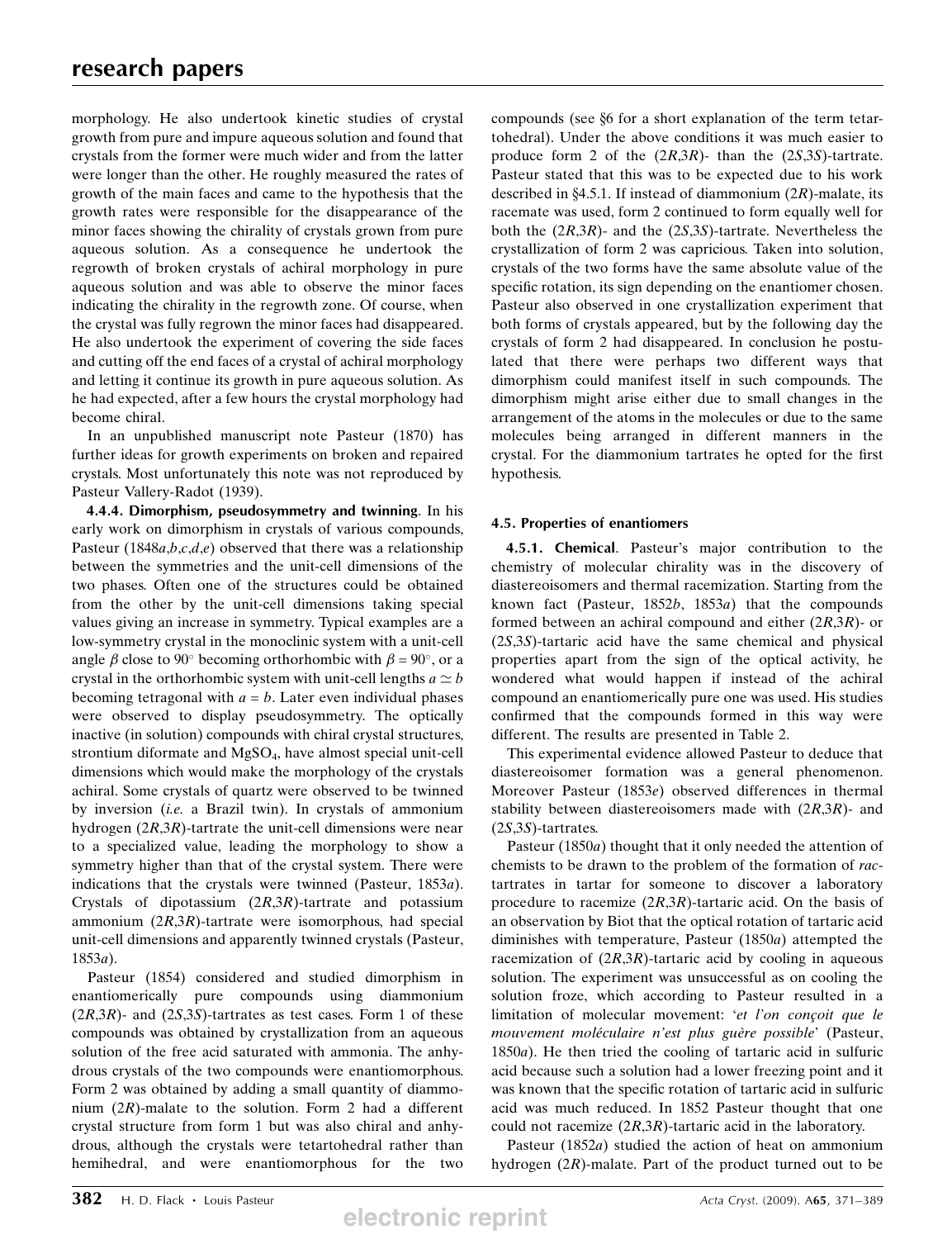#### Table 2

Pasteur's (1853*a*) results on compound formation between pairs of enantiomerically pure compounds.

The second reactant T<sub>R</sub> or T<sub>S</sub> was always based on the tartrate anion and was available as the two enantiomers T<sub>R</sub> = (2R,3R) and T<sub>S</sub> = (2S,3S). X and Y are various sets of cations unspecified by Pasteur (1853a). A blank entry means that Pasteur (1853a) stated that the experiments had been performed but no results were reported. As an example an entry such as  $C_R T_R = C_R + T_R$  under optical activity means that the optical activity of the product was equal to the sum of the optical activities of the reactants.

| First reactant $C_{R}$           | Second reactant $T_R$ or $T_S$ | Product                                        | Solubility                                         | Optical activity                                                      |
|----------------------------------|--------------------------------|------------------------------------------------|----------------------------------------------------|-----------------------------------------------------------------------|
| Ammonium hydrogen $(2R)$ -malate | Ammonium hydrogen tartrate     | $C_{\rm R}T_{\rm R}$ , no $C_{\rm R}T_{\rm S}$ | $C_{\rm R}T_{\rm R} \neq C_{\rm R}$ or $T_{\rm R}$ | $C_R T_R = C_R + T_R$                                                 |
| $(2R)$ -Malamide                 | Tartramide                     | $C_R T_R$<br>$C_R T_S$                         | $C_R T_R \neq C_R$ or $T_R$<br>$C_R T_R < C_R T_S$ | $C_R T_R = C_R + T_R$<br>$C_{\rm R}T_{\rm S} = C_{\rm R} + T_{\rm S}$ |
| $X(2R)$ -malate                  | Y or Y hydrogen tartrate       |                                                |                                                    |                                                                       |
| Cinchonine                       | Y or Y hydrogen tartrate       | $C_R T_R$                                      |                                                    |                                                                       |
|                                  |                                | $C_R T_S$                                      |                                                    |                                                                       |
| <b>Brucine</b>                   | Y or Y hydrogen tartrate       | $C_R T_R$ or $C_R(T_R)_2$                      |                                                    |                                                                       |
|                                  |                                | $C_R T_S$ or $C_R(T_S)_2$                      |                                                    |                                                                       |
| Strychnine                       | Y or Y hydrogen tartrate       | $C_R T_R$ or $C_R(T_R)_2$                      |                                                    |                                                                       |
|                                  |                                | $C_{R}T_{S}$ or $C_{R}(T_{S})_{2}$             |                                                    |                                                                       |
| Ouinine                          | Y hydrogen tartrate            | $C_R T_R$                                      | $C_{R}T_{R} \neq C_{R}T_{S}$                       | Heating                                                               |
|                                  |                                | $C_R T_S$                                      |                                                    | $C_R T_R \neq C_R T_S$                                                |

rac-malic acid. Only by raising the temperature did he manage to racemize  $(2R)$ -malic acid. Pasteur  $(1853a)$  observed that the two diastereoisomers of hydrogen (2R,3R)- and (2S,3S) tartrates with enantiomerically pure quinine behave differently on heating and had different solubilities. Consequently, after much experimentation, Pasteur (1853d,e) found conditions leading to the thermal racemization of  $(2R,3R)$ -tartaric acid. This was achieved by heating the  $(2R,3R)$ -tartaric acid in the presence of a base, e.g. cinchonine for several hours at 443 K. To prove the identity of the product, he resolved it into  $(2R,3R)$ - and  $(2S,3S)$ -tartaric acids. He also proved that (2S,3S)-tartaric acid could be racemized by the same procedure. In fact, he stated that his motivation in these experiments was to try to produce an optically inactive tartaric acid similar to the *détordu* malic acid that he thought erroneously to have been observed previously (see  $\S 4.2$ ). In the first instance, rather than finding a  $d\acute{e}$  tartaric acid (i.e. achiral) he had found the racemate. However, Pasteur  $(1853e)$ also found another optically inactive tartaric acid as a reaction product [it was in fact meso- or (2R,3S)-tartaric acid]. No evidence was presented to prove that this new form of tartaric acid was indeed a single achiral molecule rather than a racemate, although later Pasteur (1860) stated that the mesotartaric acid could not be resolved into  $(2R,3R)$ - and  $(2S,3S)$ tartaric acid.

4.5.2. Biochemical. Pasteur (1853a) made some comments relating the activity of diastereoisomers to the biosphere and (Pasteur, 1857a) announced his discovery that certain microorganisms consumed one enantiomer of tartaric acid far more rapidly than the other on fermentation. He also applied the same fermentation process to rac-tartaric acid and found that one of the enantiomers in the racemate was consumed and the other was left unaltered. The description of the fermentation of rac-tartaric acid constitutes the first published observation of enantioselectivity in a biological process. Later Piutti (1886) had observed that  $D-$  and  $L$ -asparagine have a different taste. Pasteur (1886) interpreted this as being due to the molecular receptors in the body being enantiomerically pure and having very different interactions with the  $D-$  and *L*-asparagine.

4.5.3. Thermochemical. The formation of rac-tartaric acid is exothermic, which lead Pasteur  $(1850a)$  to conclude that there was a real chemical combination. Measurement of thermochemical properties was used sparingly in Pasteur's work. The principal technique he used was solubility measurement. Melting temperatures were very rarely reported. Indeed, these techniques provided more useful information for the differentiation of isomers and diastereoisomers rather than enantiomers and racemates. We give a few examples.

rac-Aspartic acid HCl was more soluble in water than  $(2R)$ aspartic acid HCl, whereas sodium rac-aspartate is slightly less soluble in water than sodium  $(2R)$ -aspartate (Pasteur, 1852a). In his study of amyl alcohols (a mixture of two isomers, see  $§4.4.1)$  purification (e.g. by fractional distillation, the two isomers have very similar boiling points) was a terrible problem and he achieved separation by fractional crystallization of barium sulphamylate, measuring differences in the solubility. One compound had a solubility 2.5 times greater and a higher density than the other. Pasteur  $(1861c)$  stated that for compounds with a low specific rotation it was sometimes useful to measure the difference in solubility of the compound in solutions of opposite enantiomers of another compound, e.g.  $(2R,3R)$ - and  $(2S,3S)$ -tartaric acid.

Lead  $(2R)$ - and rac-malates had the same melting temperature of less than 273 K. Pasteur measured differences of melting temperature between the enantiomerically pure and the two forms of the racemate of ammonium hydrogen malate (see  $\S$ 4.4.3).

4.5.4. Structure. As a result of his thermal racemization experiments (see  $\S 4.5.1$ ), Pasteur (1853*e*) concluded that there were four tartaric acids: (i)  $(2R,3R)$ -tartaric acid, (ii)  $(2S,3S)$ tartaric acid, (iii) rac-tartaric acid, being a combination of  $(2R,3R)$ - and  $(2S,3S)$ -tartaric acids, and (iv) *meso*-tartaric acid, which was described as being neither right- nor left-handed nor the combination of right- and left-handed molecules but as being *détordu*.

Pasteur (1850b, 1851a, 1852a) undertook a comparison of the optical activity of the enantiomerically pure malates and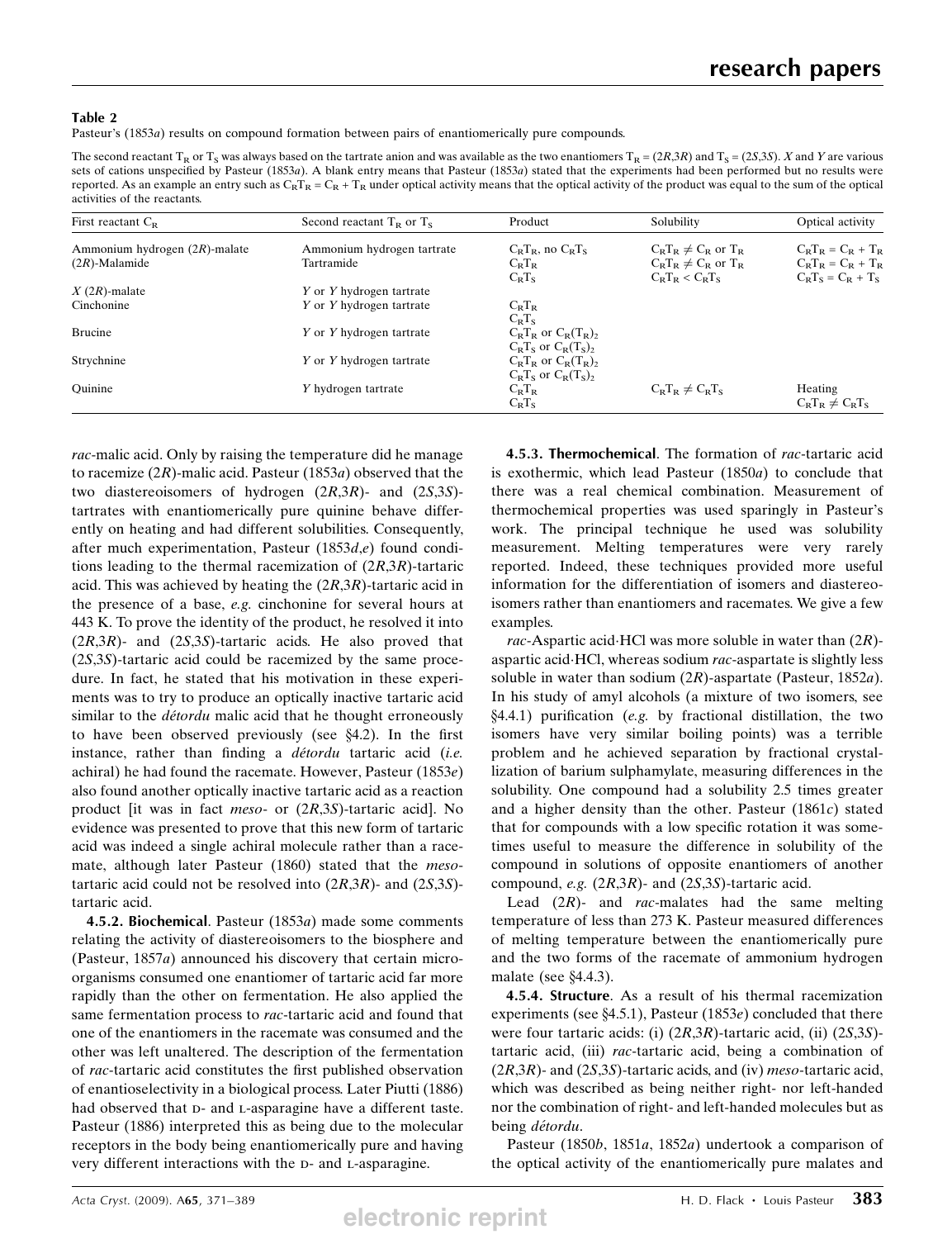tartrates in part to reveal the similarities and differences of their molecular structures. He came to the conclusion that there were common molecular groups in the tartrates and malates. Moreover, he incorrectly deduced (Pasteur, 1851a) that both tartaric and malic acids had two chiral groups in the molecule and it was this which gave the variable optical activity. Pasteur  $(1853c)$  used the same argument in attempting to rationalize the optical activity of several alkaloid bases derived from quinquina.

Pasteur (1853*a*) concluded that it was:

(i) very probable that every right-handed chiral molecule should have a left-handed opposite and vice-versa, and

(ii) very probable that every chiral molecule also had an achiral isomer, giving the same relationships as seen in the optically active and inactive malic and aspartic acids, but no mention was made of meso-tartaric acid.

He hence deduced that for a chiral molecule T combined with a chiral molecule C there would be nine diastereoisomers, as illustrated in Fig. 6 (taken from the original publication). Pasteur also stated that he was soon to publish a work showing that in a large number of organic compounds one could easily remove the optical activity. This publication never appeared. Pasteur (1855) wondered whether the arrangement of the atoms in optically active malic acid was in the form of a chiral tetrahedron and the optically inactive *détordu* form was an achiral octahedron. If so, it would hence be a general concept that a chiral molecule could shift around its atoms to become achiral whilst conserving its stability. Pasteur (1860) stated that there was an achiral form of amyl alcohol described as being détordu.

Pasteur (1861*a*), using succinic acid as an example, wondered whether all molecules had four isomers: *i.e.* a lefthanded molecule, a right-handed molecule, a racemate and an achiral *détordu* molecule. Pasteur (1861b) considered several optically inactive compounds (e.g. succinic acid) which on oxidation gave rac-tartaric acid. As he still had in mind that by synthetic means one could not transform achiral molecules into chiral molecules (in many places he expresses the view that such a transformation may only be achieved in the biosphere), he suggested that optically inactive succinic acid may be achiral in some special way by analogy with ractartaric acid. He again stated that for the latter,  $(2R,3R)$ - and (2S,3S)-tartaric acids combined exothermally to form a racemic compound, but wondered about the nature of the bond between the two enantiomers. He postulated that ractartaric acid might be an achiral molecule in its own right and that perhaps succinic acid was in the same situation. Clearly he was still trying to understand the identities of racemates and achiral molecules.

## 4.6. Resolution of racemates

The discovery of spontaneous resolution of sodium ammonium rac-tartrate also represented the very first method of resolving a racemate. Pasteur (1853e) himself stated that a very rare set of circumstances was necessary to achieve a resolution by this means and thought that sodium ammonium

rac-tartrate was an unique example. The second recorded spontaneous resolution was reported nearly 40 years later by A. Piutti (1886) with the amino acid asparagine (Jacques, 1986).

Pasteur (1853e) discovered a second and more practical method of resolving racemates. This followed from Pasteur's  $(1852b, 1853a)$  study of the properties of enantiomers and the formation of diastereoisomers (see  $§4.5.1$ ). This method of resolution is frequently known as the classical method of resolution and consists of forming a salt between a racemic acid  $A(L) + A(D)$  in solution with a suitable enantiomerically pure base  $B(L)$ , assumed arbitrarily here to be laevorotatory. If the base  $B(L)$  has been chosen properly, the two salt diastereoisomers  $A(L)B(L)$  and  $A(D)B(L)$  have different solubilities and may be separated. Pasteur reported only one practical example of this method, that of rac-tartaric acid. He never managed or tried to resolve rac-malic acid. Use of this method was slow to develop. From a study of the references given in Jacques et al. (1981), it seems that Bremer (1880) was the next person to achieve a resolution by formation of a diastereoisomer.

As presented in  $§4.5.2$ , some microorganisms consume one enantiomer over the other in a racemate upon fermentation (Pasteur, 1857a, 1858). Fermentation with a suitable microorganism thus constitutes a viable method of resolution of a racemate, albeit providing only one of the enantiomers.

The final method of resolution is due to Gernez (1866), one of Pasteur's co-workers. Gernez's technique is a kinetic resolution based on seeding a supersaturated solution of the racemate with crystals of one of the enantiomers. When the conditions are correct, enantiomerically pure crystals of the same chirality as the seed will be deposited.

## 4.7. Universal chiral force

For this topic there are very few written reports, published or unpublished by Pasteur. The most complete description of Pasteur's thinking and experimentation (proposed or achieved) on this matter is to be found in the available original texts in French, which have been collected together in Appendix A2 in the supplementary material for ready reference.

Pasteur pondered the possible causes of the spontaneous resolution of sodium ammonium rac-tartrate. In Pasteur (1850a, 1853e) he admitted to having no idea of the cause of spontaneous resolution, although a few sentences in a letter (Pasteur, 1850c) to Chappuis suggested that he thought he

| (r) | $T \nearrow$ Ci | (5) | $T \searrow$ Ci |
|-----|-----------------|-----|-----------------|
| (2) | $T \nearrow$ Ci | (6) | $T \searrow$ Ci |
| (3) | $T^{\circ}$ Ci  | (7) | $T^{\circ}$ Ci  |
| (4) | $T \nearrow$ Ci | (8) | $T \searrow$ Ci |
| (9) | $T^{\circ}$ Ci  | (9) | $T^{\circ}$ Ci  |

Figure 6

Pasteur's 1853 scheme of diastereoisomers of combinations of chiral molecules T and C.

**electronic reprint**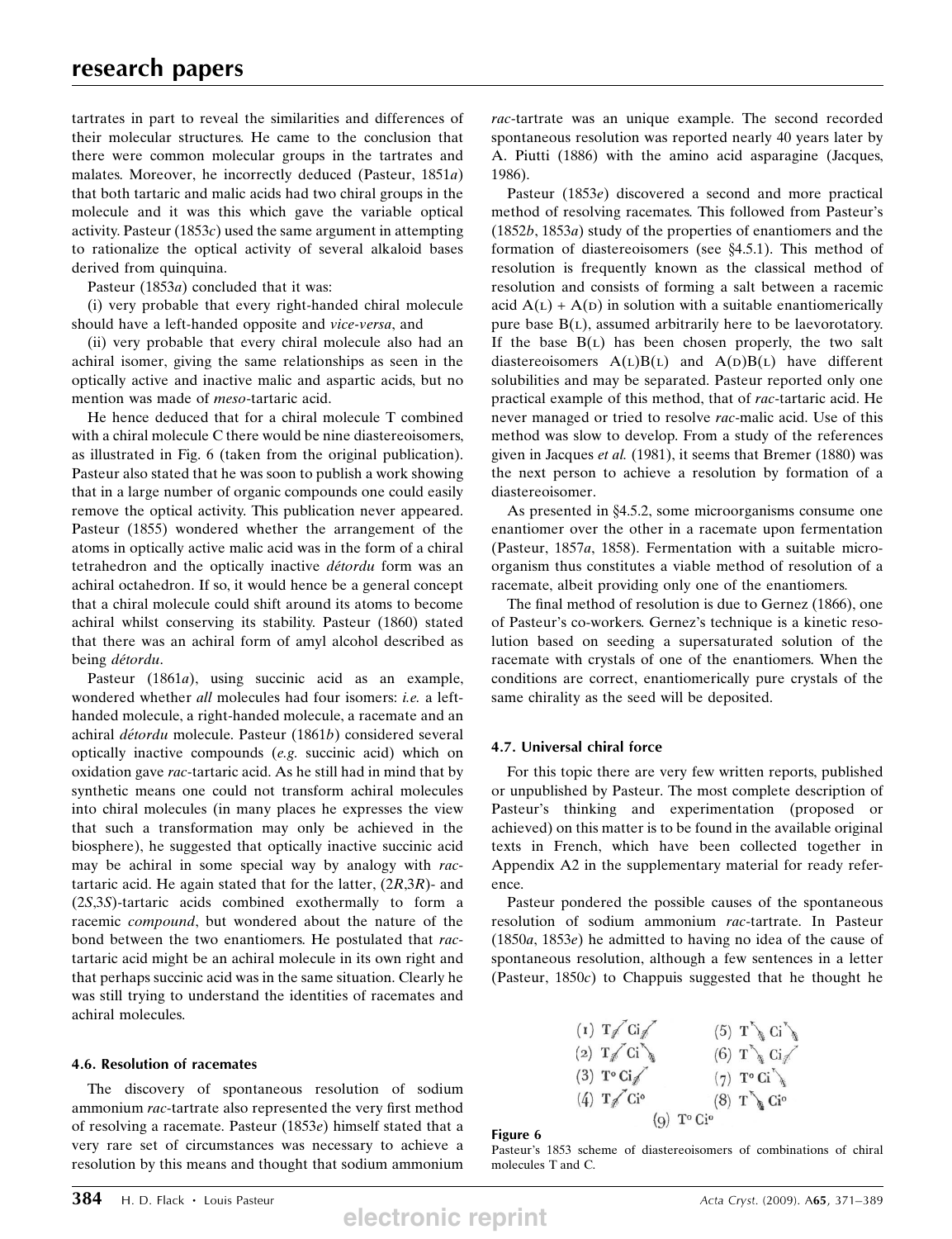might be about to make a breakthrough on this topic. He later came to formulate the existence of a universal chiral influence or force. Vallery-Radot (1922) gives an account of this preliminary theory placing it during Pasteur's years in Strasbourg, but this text is in part identical to that of Pasteur (1874), see Appendix A2. The first published account from Pasteur's own hand is in his conference to the Chemical Society of Paris (Pasteur, 1860). On our planet he hypothesized that this force might arise through the agency of the terrestrial magnetic field or the rotation of the Earth. In his time at Strasbourg and Lille in the early 1850s, according to his own later account (Pasteur, 1884a), Pasteur had powerful magnets built by Rhumkorff. He performed crystallization experiments in a magnetic field on compounds normally displaying an achiral crystalline morphology. He hoped that crystals of chiral morphology would result. He also attempted (or, perhaps more correctly, proposed) to invert the optical activity of natural products by growing plants in an artificial environment, produced by means of a heliostat, in which the sun rose in the west and set in the east. Mason (1984) stated that Pasteur also undertook plant-growing experiments in a centrifuge. We have been unable to identify the source of this information. In Pasteur (1870) one finds manuscript propositions for experiments related to this topic. Some of them are very closely related to the experiments that Pasteur (1884a) stated had been undertaken in his years in Lille (1854–1857). We have been unsuccessful in finding the location or any drawing or pictorial



Figure 7 Portrait of Pasteur in 1884 in Copenhagen by Petersen, courtesy of l'Institut Pasteur, Paris.

representation of the crystallization magnets or the plantgrowing heliostat. The equipment might still be lurking in some dusty cellar in Strasbourg or Lille. From the sources available to us, it is very hard to be sure what in fact was undertaken. The potentially most informative source must be Pasteur's handwritten laboratory notebooks archived in the Bibliothèque nationale de France. For the years 1849–1857 these have not yet been the subject of an in-depth historical study and as of April 2009 they are not yet available online.

Our reading of the texts in Appendix A2 confirms the conclusions of Geison (1995) that Pasteur had come to the conclusion that enantiomerically pure chiral molecules only appear in the presence of a chiral influence. This follows from his work with diastereoisomers and bacterial resolution. The chiral influences mentioned in these texts were not only his 'universal chiral force' but localized chiral influences. However, within the Pastorian mindset it was difficult to reconcile this theory with some simple cases for which experimental observations were in fact available. One example of these was the synthetic transformation of succinic acid (achiral, see Fig. 2) into rac-tartaric acid in which chiral molecules are created in the laboratory from achiral ones. Pasteur waivered between models in which succinic acid was naturally an (unresolvable) racemate or was some sort of a meso compound. Another example is Pasteur's own starting problem, the formation of a racemic conglomerate by spontaneous resolution. As we shall see in  $\S5$  Pasteur never accepted that chiral influences were unnecessary for the formation of a racemic conglomerate.

## 5. Pasteur's post-1858 views on his early work

In September 1854 Pasteur was appointed Professor and Dean of the new faculty of sciences in Lille. This marks the beginning of the end of his active interest in molecular chirality and crystallography (Gal, 2008a), which was effectively terminated in 1858. In 1860, then installed at the Ecole Normale in Paris, Pasteur (1860) presented two lectures to the Chemical Society of Paris which were essentially a review of his past work on molecular chirality spiced with a few personal reminiscences. The only new element was the presentation of his views on the universal chiral force, but this was without any account of the experiments on crystallization in a magnetic field or growing plants in an inverted environment (see  $\S 4.7$ ).

On 22 December 1883 Pasteur (1884a) spoke a final time on molecular chirality to the Chemical Society of Paris, some 25 years after he changed direction in his research and ten years after the publications of Le Bel (1874) and van't Hoff (1874). Viewed as a scientific review in 1883 of molecular chirality, the written report of this talk is a disgrace. The content is out of date and the author (see Fig. 7) is out of touch. There was a single very short reference to the consequences of Le Bel and van't Hoff's work to molecular chirality, '... ayant dans leurs formules ce qu'il appelle du carbone asymétrique ...', and Pasteur presented no attempt to apply the theory to his own results. There is in fact no incompatibility between Pasteur's experimental observations and the Le Bel and van't Hoff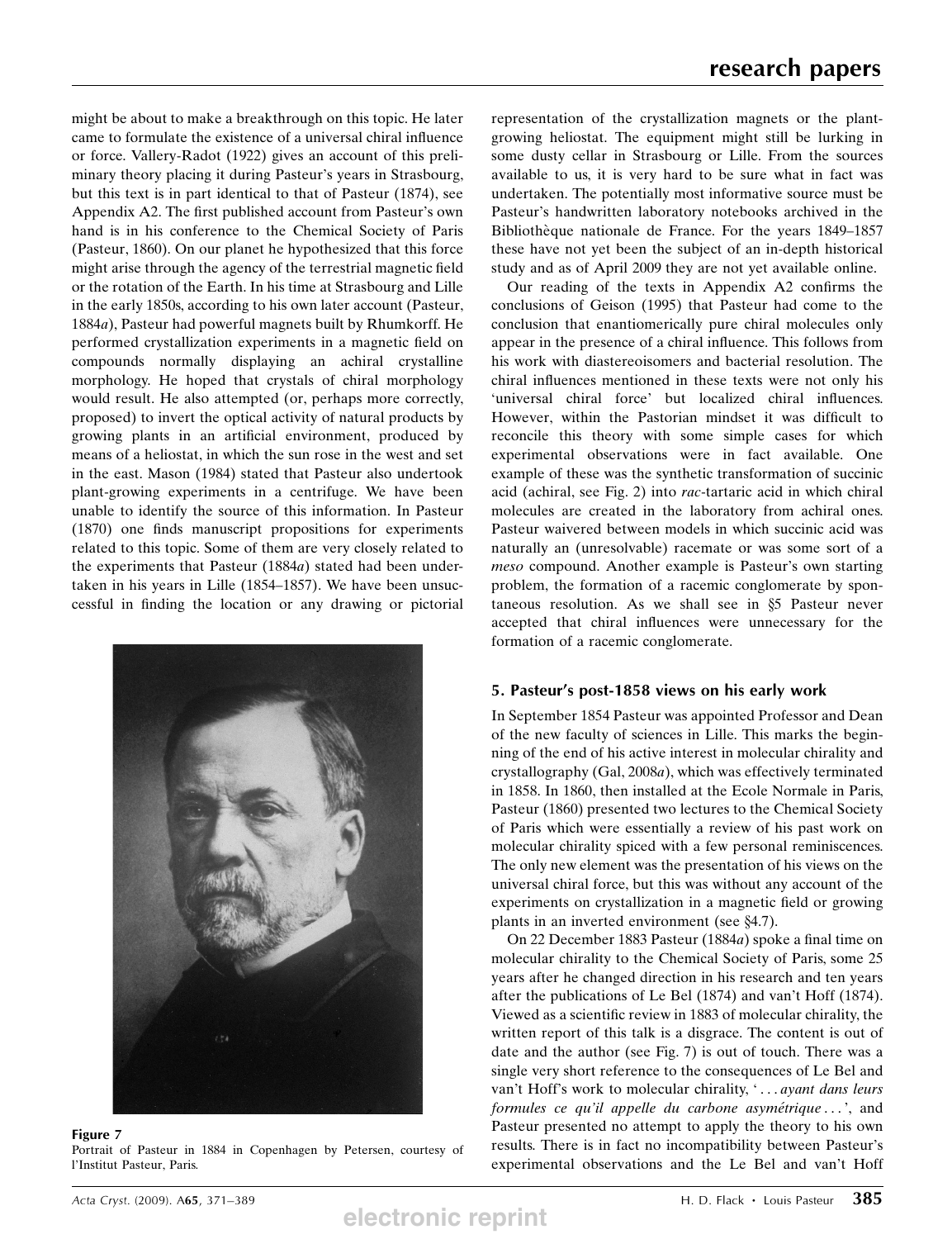theory. As concerns the formation of a racemic conglomerate by sodium ammonium rac-tartrate Pasteur clearly stated that he was convinced that this only occurred during crystallization due to the presence of some chiral force which, if it was not due to light or magnetism, must be due to some chiral organic dust on the surfaces of the crystallization dish. He further stated that nothing would be simpler than to crystallize an aqueous solution of sodium ammonium rac-tartrate in an environment free of organic dust in order to observe the formation of crystals of the racemic compound. On presenting his notion of the universal chiral force, he published for the only time in his life some short details of his experiments to establish its presence (see  $\S 4.7$  and Appendix A2).

Criticism of Pasteur's opinion on these matters had already or soon appeared. Indeed the Chemical Society of Paris published a series of comments by others with answers by Pasteur on his presentation. The most poignant comments are those of Wyrouboff and Jungfleisch (Wyrouboff et al., 1884). In the opinion of these two chemists the production of the racemic conglomerate is just a matter of differences of solubility, and changes thereof with temperature, of the various salts. Wyrouboff stated that the experiment suggested above by Pasteur had already been carried out and published by Scacchi (1864/ $5^2$ , 1865), who found that above 301 K sodium ammonium rac-tartrate crystallizes as a racemic compound. Pasteur (1884b) was both uncompromising ('Il m'est impossible de trouver raisonnable l'opinion qui place la cause de ce dédoublement dans une influence de solubilité<sup>\*</sup>) and impolite ('Voila` ce que M. Jungfleisch n'a pas compris, pas plus que M. Wyrouboff'). The modern view of the formation of racemic conglomerates and compounds, as presented in the exemplary monograph of Jacques *et al.* (1981), is exactly the thermochemical (thermodynamic) viewpoint of Jungfleisch and Wyrouboff. Another criticism was to be found in Lord Kelvin's (1904) Baltimore lecture, which contained the following concerning the Faraday (1846) experiments: 'The magnetic rotation has neither left-handed nor right-handed quality (that is to say, no chirality). This was perfectly understood by Faraday and made clear in his writings, yet even to the present day we frequently find the chiral rotation and the magnetic rotation of the plane of polarized light classed together in a manner against which Faraday's original description of his discovery of the magnetic polarization contains ample warning.' This criticism is apposite to Pasteur's experiment on crystal growth in a magnetic field.

It is of interest to note that in Pasteur's collected correspondence (Pasteur Vallery-Radot, 1946), there is no communication with Le Bel, Bravais, Curie, Faraday, van't Hoff, Jungfleisch, Lord Kelvin, Roozeboom and Wyrouboff. There is, however, a single letter to W. H. Miller (famous for his invention of Miller indices for indexing crystal faces) dated 24 February 1857, in which Pasteur urgently requests a letter of reference for his 1857 (failed) attempt to become a member of the Académie des sciences.

## 6. Concluding remarks

Pasteur was a master of observation and an adroit experimenter. Although he planned his research based on theoretical considerations he made no attempt to develop a structural theory of molecular stereochemistry or molecular chirality. From the time of the discovery of spontaneous resolution and the consequent introduction of molecular chirality in 1848, 25 years had to elapse before Le Bel (1874) and van't Hoff's (1874) notion of the asymmetrical tetrahedral carbon atom came to the fore with its evident clarification of the basis of molecular chirality. Pasteur's discovery of molecular chirality did nothing to stimulate the development of molecular stereochemistry.

There is a huge mass of literature concerning Pasteur but much of it concerns his work and life post-1857, with little of direct relevance to his early chemical and crystallographic studies. Nevertheless, we find it of interest to compare some of the *modi operandi* of the established, internationally renowned, future national French hero with the young Pasteur pre-1857. Much of this information is drawn from Latour (1986). Pasteur's fits of bad temper were legendary. He was highly secretive. In discussion he was merciless (see  $\S$ 5). He much preferred a single high-impact demonstration to a large set of experimental observations. The demonstration of spontaneous resolution is of this kind. Likewise as part of the 1860 lecture to the Chemical Society of Paris the formation of rac-tartaric acid was demonstrated by mixing together separate aqueous solutions of enantiomerically pure  $(2R,3R)$ - and (2S,3S)-tartaric acids. There was immediate precipitation to huge applause. (This experiment proves that *rac*-tartaric acid is less soluble than the separate enantiomerically pure compounds. Whilst enjoying the applause, Pasteur should have pondered what would have happened had the ractartaric acid been the more soluble compound!) At about the time of the final lecture to the Chemical Society of Paris in 1883, a polemic was underway pitting Peter and Koch against Pasteur. Peter was an eminent old-style French medical doctor. The underlying basis of Peter and Koch's justifiable criticism was that Pasteur tended to generalize over-hastily based on only a few experimental observations whose validity was not fully established. In this vein we have seen in §4.2 his deduction of a *détordu* molecule of malic acid, in  $§4.1$  the erroneous deduction of the source of rac-tartaric acid in Kestner's production, in  $§4.4.1$  his deduction that isomers never form solid solutions and in  $\S 4.7$  his deduction and continuing defence of the 'universal chiral force'.

Gal (2008a) amongst others has discussed the reasons for Pasteur abandoning the molecular-chirality and crystallography line of research in favour of the study of fermentations around 1857. From the information provided in the current paper, some further reasons come to mind. The concept of the universal chiral force was quite wrong. The experiments on crystallization in a magnetic field or plant

<sup>2</sup> Scacchi published the same article twice. There is some ambiguity about the date of one publication, which although in a journal dated 1864, starts 'letta nella tornata del di 8 agosto 1865'.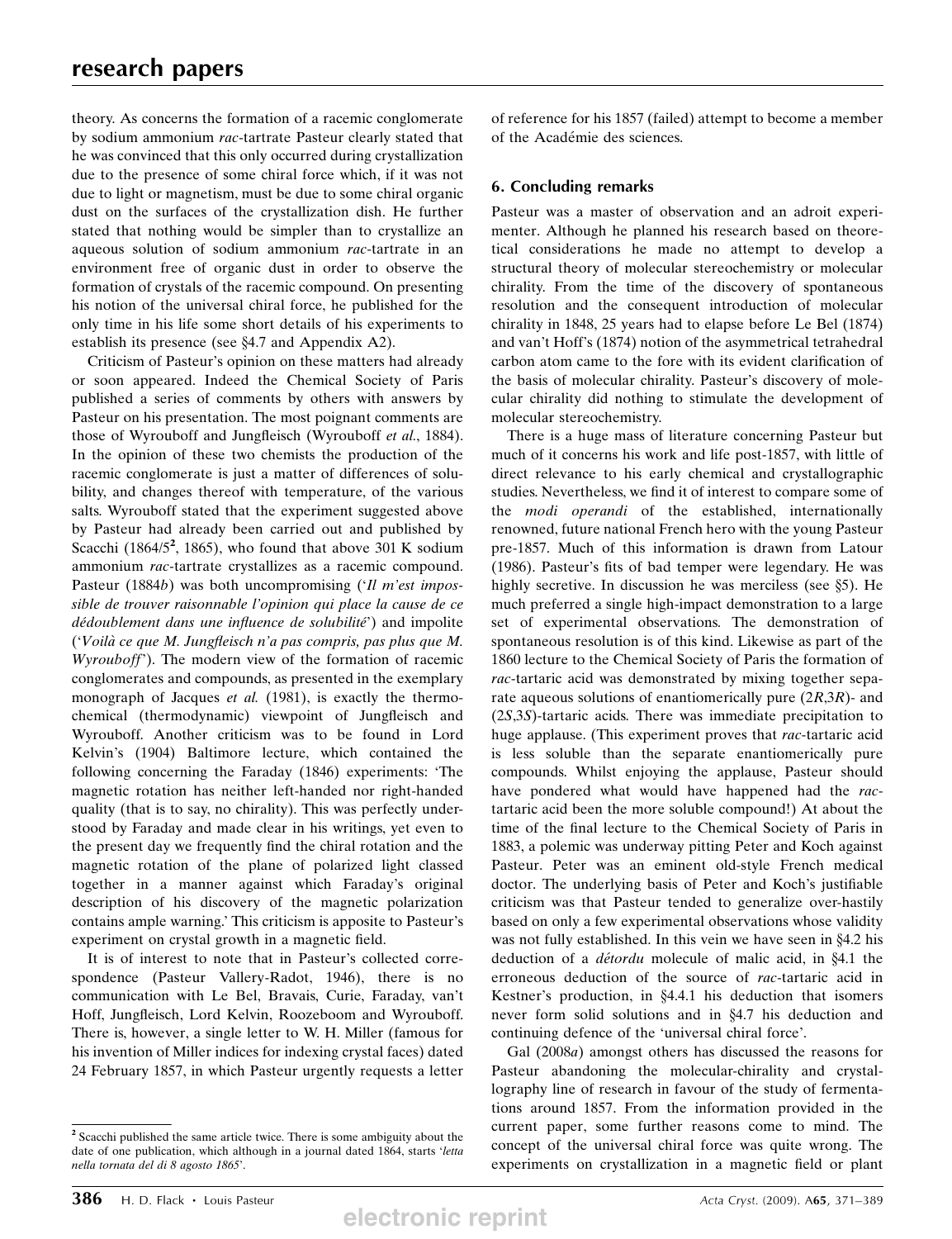growth with the heliostat and in the centrifuge were never undertaken or were unsuccessful. Only in 1894 did Curie (1894) provide the necessary theoretical basis for satisfactorily understanding the subtle relationships which control these situations. Moreover, in the 1850s organic stereochemistry was not really in a state for further developments in the field of molecular chirality. Series of compounds such as the tartrates were exceedingly hard to come by. As we have seen in  $§4.2$ , the work on the malates was a flop. Dimorphism and polymorphism of crystals did not fit into the accepted views of structure. Morphological studies of crystals were not powerful enough. What was really needed was the analysis of molecular and crystal structure. This only appeared on the scene through the X-ray diffraction of crystals in 1913. In short, the molecular-chirality work had become confusing and was not giving enough results. There was also a certain mindset of Pasteur as we have seen in the 1883 lecture to the Chemical Society of Paris that he seems neither to have embraced the notion of the tetrahedral asymmetric carbon atom nor the developments in thermodynamics that were crucial to advancing the topic. It is, however, fair to say that by 1860 he had discovered more or less all the important information in this field with the techniques available at the time and the state of scientific knowledge. Pasteur was not only the founder, discoverer and master of molecular chirality, he was also the same for crystalline chirality. It is further worth pointing out that Pasteur was capable of changing interests and directions without turning back and without any real regret. At age 20 he stopped painting, never to recommence, although in 1863 he accepted a Professor's post at the Ecole des Beaux-Arts (Pasteur Vallery-Radot, 1954).

In his publications Pasteur frequently used the word hémiédrie (hemihedry in English) and from time to time homoédrie (holohedry in modern English) and tétartoédrie (tetartohedry in English). Pasteur well understood the meaning of these terms, which were not of his own invention. They are still used today in crystallographic texts, albeit rarely, with the same meaning which is obscure to chemists. Some words of explanation are called for. The largest or main faces of a crystal may be used to define a point symmetry, known as the holohedry, which in fact is now known to be the point symmetry of the translation lattice. There are only seven holohedral classes and these are used to give names to the corresponding seven lattice systems as follows:  $\overline{1}$  ( $C_i$ ) triclinic or anorthic;  $2/m$  ( $C_{2h}$ ) monoclinic; mmm ( $D_{2h}$ ) orthorhombic;  $4/mmm$   $(D_{4h})$  tetragonal;  $\bar{3}m$   $(D_{3d})$  rhombohedral; 6/mmm  $(D_{6h})$  hexagonal;  $m\overline{3}m$   $(O_h)$  cubic (Hahn, 2002). In practice, a study of all faces on a crystal or crop of crystals may show that the point symmetry of the crystals is lower than that of its holohedry. For example, within the orthorhombic system, the crystal may have the holohedral symmetry *mmm*  $(D_{2h})$  or the lower symmetries  $mm2 (C_{2v})$  or 222  $(D_2)$ ; the latter two are index-2 subgroups of mmm and are called hemihedral classes. In other lattice systems subgroups of index 2 (hemihedry), 4 (tetartohedry) and 8 (ogdohedry) are possible. Crystals in the holohedral class mmm and the hemihedral class mm2 are achiral, whereas crystals in the hemihedral class 222 are chiral.

Delafosse and Pasteur knew very well that a necessary but not sufficient condition for a crystal to be chiral is that it should occur in a hemihedral or lower class, a notion which has not been fully understood by others, who take hemihedral as being synonymous with chiral (Pasteur,  $1850a,b$ ). Pasteur (1849b) quotes the case of boracite, amongst others, to illustrate crystals which are achiral and hemihedral.

Pasteur also extensively used the word dissymétrie (dissymmetry in English), although he never provided a formal definition of it and there is no indication who coined it. The most likely persons are Delafosse, Pasteur, Laurent or Biot, in that order, although Delafosse (1840) in his work on crystallization uses hémièdrie but does not use dissymétrie. As of April 2009 a search on the electronic content of the Bibliothèque nationale de France is incomplete, as early publications were only available as unsearchable bitmap images. Lowry (1935), and Barron (2002) following him, have analysed Pasteur's (1848g) use of dissymmetric and come to the conclusion that it describes handed figures and handed molecules generally. Our understanding of Pasteur's (1848g) text is different. His use of dissymmetric was always qualified by a reference to non-superposable mirror-related (i.e. enantiomorphous) objects as he well knew that a hemihedral crystal may be chiral or achiral, and he needed to distinguish between the two cases. We quote two examples from his publications: '...qui possède réellement dans sa constitution intime cette dissymétrie spéciale que nous voyons accusée par le caractère de l'hémiédrie cristalline ...' (Pasteur, 1850a) and 'et d'une dissymétrie à image non superposable' (Pasteur, 1860). We hence deduce that in using dissymmetric he is referring to any symmetry reduction between a high-symmetry parent and a lower-symmetry child. For crystals the high-symmetry parent is the holohedry and the lower-symmetry child is the crystal point group, a hemihedry if the group–subgroup relation is index 2. Pasteur (1854, 1857b) was also well aware of symmetry reductions of higher index in crystals, as he mentioned and dealt with cases of a tetartohedry, being an index-4 symmetry reduction. In relation to molecules, the use of dissymmetry is less clear as there is no evident parent to serve as a reference high-symmetry state in any group– subgroup relationship. Post-1848, Pasteur's use of dissymmetry evolves to the usage identified by Lowry (1935) and Barron (2002). We also note that Curie (1894) in his groundbreaking paper on the use of symmetry in physics uses dissymmetry in the same way as Pasteur (1848g). True, the physical situation analysed in detail by Curie (1894), i.e. a parallel magnetic and electric field, is (falsely) chiral but the essence of his analysis is the derivation of the common subgroup of two causes, which in general is not confined to being chiral.

J. Gal is thanked for much useful information. G. Bernardinelli is thanked for preparing Fig. 2. G. Bernardinelli and A. F. Williams are thanked for reading and commenting on preliminary drafts of the manuscript. A. Thompson is thanked for her help in finding some of the more obscure references. N. Oddy is thanked, through his writings in the HRCA journal,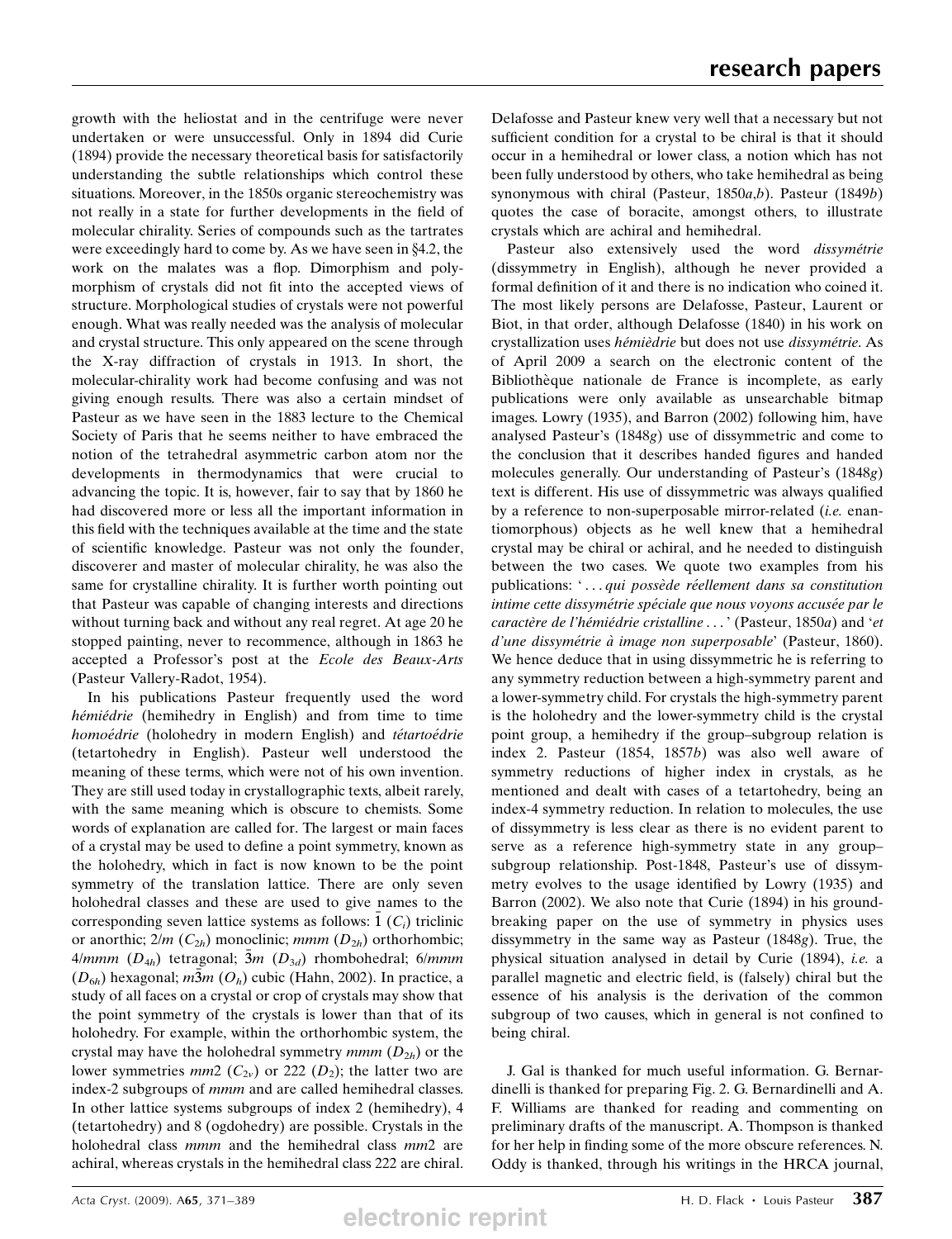for reminding me of the overriding importance in an historical work of checking one's sources of information. The two anonymous referees and the editor are thanked for their tremendous help in improving the paper. The Société Chimique de Genève is thanked for the invitation to present a lecture based on this text on the 13 October 2008.

## References

- Ampère, A. M. (1814). Ann. Chim. 90, 43-86.
- Arago, D. F. K. (1811). Mem. Inst. Fr. 1, 93–134.
- Balibar, F. (1995). Pasteur, Cahiers d'un Savant, edited by F. Balibar & M.-L. Prévost, pp. 35–41. Paris: CNRS/Bibliothèque nationale de France; Cadeilhan: Zulma.
- Barron, L. D. (2002). Chirality in Natural and Applied Science, edited by W. J. Lough & I. W. Wainer, pp. 53–86. Oxford: Blackwell Publishing.
- Bentley, R. (2009). Chirality, 22, doi:10.1002/chir.20699.
- Bernal, J. D. (1953). Molecular Asymmetry, Science and Industry in the Nineteenth Century, pp. v–xi, 181–219 and 231. London: Routledge.
- Biot, J.-B. (1812–1814a). Mem. Cl. Sci. Math. Phys. Inst. Imp. Fr. 1(1), 1–371.
- Biot, J.-B. (1812–1814b). Mem. Cl. Sci. Math. Phys. Inst. Imp. Fr. 1(2), 1–38.
- Biot, J.-B. (1815). Bull. Sci. Soc. Philomath. pp. 190–192.
- Biot, J.-B. (1835). Mem. Acad. Sci. 13, 126–128.
- Biot, J.-B. (1844). C. R. Acad. Sci. Paris, 19, 719.
- Bragg, W. L. (1913). Proc. R. Soc. London Ser. A, 89, 248–277.
- Bravais, A. (1849). Etudes Cristallographiques (premier mémoire le 26 février 1849; le second le 6 août 1849, le troisième le 8 juin 1850) et Mémoires sur les systèmes formés par des points distribués régulièrement sur un plan ou dans l'espace; le 11 décembre 1849. J. Ecole Polytech., Cahiers 33 and 34.
- Bremer, G. J. W. (1880). Ber. Dtsch. Chem. Ges. 13, 351–353.
- Cahn, R. S., Ingold, C. & Prelog, V. (1956). Experientia, 12, 81–95.
- Cahn, R. S., Ingold, C. & Prelog, V. (1966a). Angew. Chem. 78, 413– 447.
- Cahn, R. S., Ingold, C. & Prelog, V. (1966b). Angew. Chem. Int. Ed. Engl. 5, 385–415.
- Curie, P. (1894). J. Phys. (Paris), 3, 393–415.
- Delafosse, G. (1840). C. R. Acad. Sci. Paris, 11, 394–400.
- Delafosse, G. (1843). Recherches sur la cristallisation considérée sous les rapports physiques et Mathématiques. Extraits des Mémoires de l'Académie des Sciences. Paris: Imprimerie Royale.
- Derewenda, Z. S. (2008). Acta Cryst. A64, 246–258.
- Faraday, M. (1846). London Edinburgh Dublin Philos. Mag. J. Sci. 28, 294–317.
- Flack, H. D. (2003). Helv. Chim. Acta, 86, 905–921.
- Frankland, P. (1897). J. Chem. Soc. 71, 683–743.
- Fresnel, A. (1824). Bull. Sci. Soc. Philomath. pp. 147–158.
- Gal, J. (2008a). Chirality, 20, 5–19.
- Gal, J. (2008b). Chirality, 20, 1072–1084.
- Geison, G. L. (1995). The Private Science of Louis Pasteur. Princeton University Press.
- Gernez, D. (1866). C. R. Acad. Sci. Paris, 63, 843.
- Hahn, Th. (2002). Editor. International Tables for Crystallography, Volume A, Space-Group Symmetry. Dordrecht: Kluwer Academic Publishers.
- Haüy, R.-J. (1809). Tableau comparatif des Résultats de la Cristallographie et de l'Analyse Chimique relativement à la Classification des Minèraux, p. xvii. Paris: Courcier.
- Herschel, J. W. F. (1822). Trans. Camb. Philos. Soc. 1, 43–50.
- Hoff, J. H. van't (1874). Arch. Neerl. Sci. Exactes Nat. 9, 445–454.

Jacques, J. (1986). Preface in Sur la Dissymétrie Moléculaire: Louis Pasteur, J. H. van't Hoff, A. Werner, edited by Ch. Bourgois. Paris.

- Jacques, J., Collet, A. & Wilen, S. (1981). Enantiomers, Racemates and Resolutions. New York: Wiley.
- Kelvin, Lord (1904). Baltimore Lectures, p. 619. London: C. J. Clay and Sons.
- Kipping, F. S. & Pope, W. J. (1898). J. Chem. Soc. 73, 606–617.
- Kottler, D. B. (1978). Stud. Hist. Biol. 2, 57–98.
- Latour, B. (1986). Pasteur et la révolution pastorienne, edited by C. Salomon-Bayet, pp. 335–384. Paris: Payot.
- Le Bel, J. A. (1874). Bull. Soc. Chim. Fr. 22, 337–347.
- Lowry, T. M. (1935). Optical Rotatory Power. London: Longman, Green and Co. Reprinted in 1964, New York: Dover.
- Marbach, H. (1856). Ann. Phys. Chem. 175, 451–466.
- Mason, S. F. (1984). Nature (London), 311, 19–23.
- Mauskopf, S. (1976). Trans. Am. Philos. Soc. 66(3), 1–82.
- Miller, W. H. (1839). A Treatise of Crystallography. London: Deighton, Cambridge and Parker.
- Mislow, K. (1999). Topics in Stereochemistry, Vol. 22, edited by S. E. Denmark, pp. 1–82. New York: Wiley.
- Mitscherlich, E. (1819). Abh. König Preuss. Akad. Wiss. Berlin, 427-437.
- Moss, G. (1996a). Pure Appl. Chem. 68, 2193–2222.
- Moss, G. (1996b). Stereochemical Terminology, http://www.Chem. qmul.ac.uk/iupac/stereo/index.html.
- Nicolle, J. (1969). Pasteur: sa vie, sa méthode, ses découvertes. Verviers: Ed. Gérard and Co.
- Pasteur, L. (1847a). Thèses de chimie et de physique, présentées à la Faculté des sciences de Paris, le 26 août 1847, Paris, 40, 5–26.
- Pasteur, L. (1847b). Thèses de chimie et de physique, présentées à la Faculté des sciences de Paris, le 23 août 1847, Paris, 40, 27-40.
- Pasteur, L. (1847/48). Cahiers de laboratoire. Held at the Bibliothèque nationale de France. N.a.Fr 19773 & 19774.
- Pasteur, L. (1848a). C. R. Acad. Sci. Paris, 26, 48–49.
- Pasteur, L. (1848b). C. R. Acad. Sci. Paris, 26, 304–305.
- Pasteur, L. (1848c). C. R. Acad. Sci. Paris, 26, 353–355.
- Pasteur, L. (1848d). Anal. Chim. Phys. 23, 267–294.
- Pasteur, L. (1848e). Anal. Chim. Phys. 23, 294–295.
- Pasteur, L. (1848f). C. R. Acad. Sci. Paris, 26, 535–538.
- Pasteur, L. (1848g). Anal. Chim. Phys. 24, 442–459.
- Pasteur, L. (1849a). C. R. Acad. Sci. Paris, 28, 477–478.
- Pasteur, L. (1849b). C. R. Acad. Sci. Paris, 29, 297–300. Pasteur, L. (1850a). Anal. Chim. Phys. 28, 56–99.
- Pasteur, L. (1850b). C. R. Acad. Sci. Paris, 31, 480-483.
- Pasteur, L. (1850c). Letter to G. Chappuis. Strasbourg, 25 nov. 1850.
- Correspondance: 1840-1895 réunie et annotée par L. Pasteur Vallery-Radot, 1, 215.
- Pasteur, L. (1851a). Anal. Chim. Phys. 31, 67–102.
- Pasteur, L. (1851b). C. R. Acad. Sci. Paris, 33, 217–221.
- Pasteur, L. (1852a). Anal. Chim. Phys. 34, 30–64.
- Pasteur, L. (1852b). C. R. Acad. Sci. Paris, 35, 176–183.
- Pasteur, L. (1853a). Anal. Chim. Phys. 38, 437–483.
- Pasteur, L. (1853b). C. R. Acad. Sci. Paris, 36, 19–26.
- Pasteur, L. (1853c). C. R. Acad. Sci. Paris, 37, 110–114.
- Pasteur, L. (1853d). C. R. Acad. Sci. Paris, 36, 973.
- Pasteur, L. (1853e). C. R. Acad. Sci. Paris, 37, 162–166.
- Pasteur, L. (1854). Anal. Chim. Phys. 42, 418–428.
- Pasteur, L. (1855). C. R. Acad. Sci. Paris, 41, 296–300.
- Pasteur, L. (1856a). C. R. Acad. Sci. Paris, 42, 347–351. Pasteur, L. (1856b). C. R. Acad. Sci. Paris, 42, 1259–1264.
- Pasteur, L. (1856c). C. R. Acad. Sci. Paris, 43, 795–798.
- Pasteur, L. (1857a). C. R. Acad. Sci. Paris, 45, 1032-1036.
- Pasteur, L. (1857b). Anal. Chim. Phys. 50, 178–179.
- Pasteur, L. (1857c). Anal. Chim. Phys. 49, 5–31.
- Pasteur, L. (1858). C. R. Acad. Sci. Paris, 46, 615–618.
- Pasteur, L. (1860). Leçons de chimie professés en 1860 par MM. Pasteur, Cahours, Wurtz, Berthelot, Sainte-Claire Deville, Barral and Dumas, pp. 1–48. (Published in 1861.) Paris: Hachette.
- Pasteur, L. (1861a). Anal. Chim. Phys. 61, 484–488.
- Pasteur, L. (1861b). Bull. Soc. Chim. Paris, 2, 103–104.